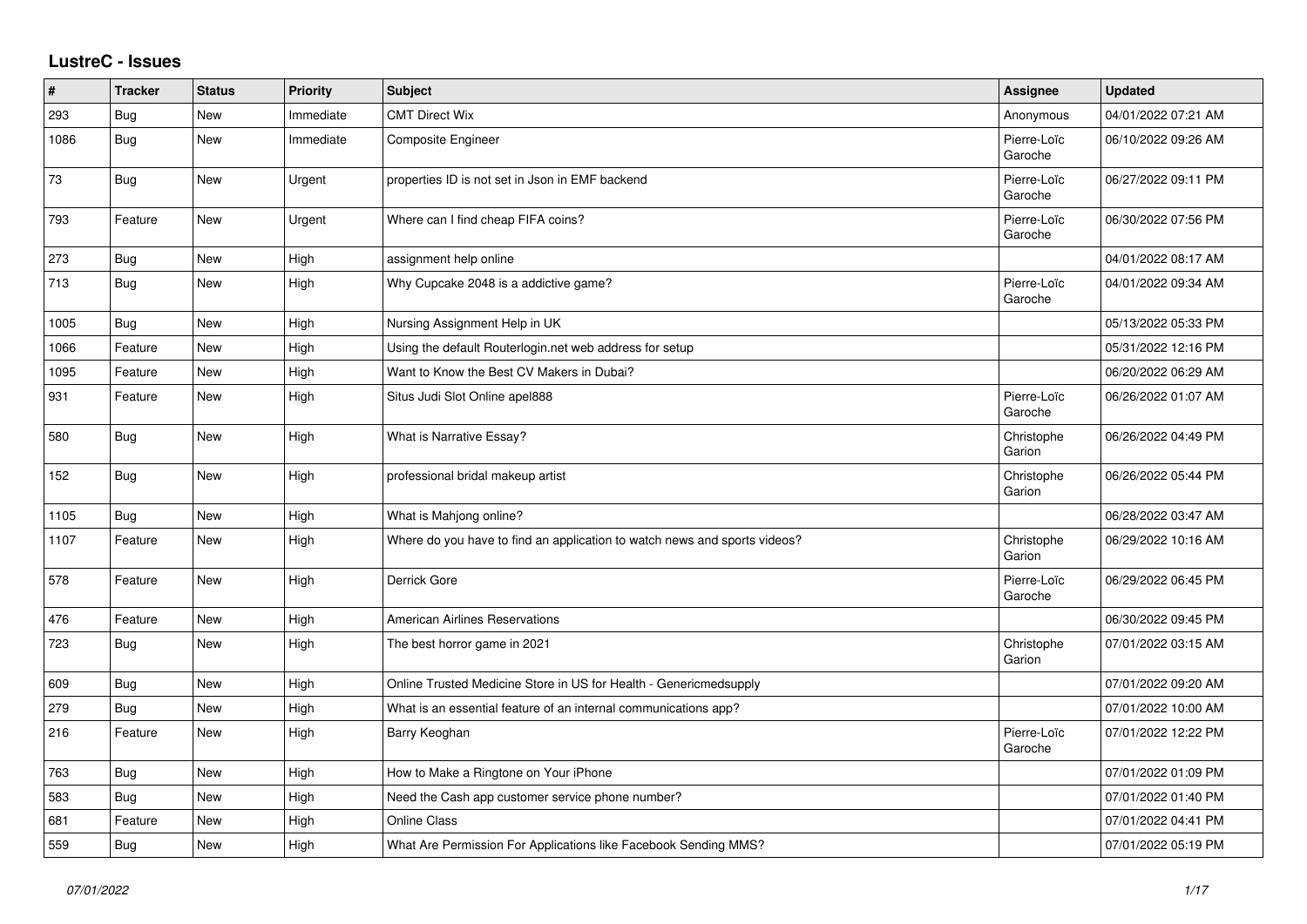| $\vert$ # | <b>Tracker</b> | <b>Status</b> | <b>Priority</b> | <b>Subject</b>                                        | <b>Assignee</b>        | <b>Updated</b>      |
|-----------|----------------|---------------|-----------------|-------------------------------------------------------|------------------------|---------------------|
| 718       | <b>Bug</b>     | New           | High            | Solve Complex Accounting Assignments                  | Hamza<br>Bourbouh      | 07/01/2022 05:23 PM |
| 92        | <b>Bug</b>     | New           | High            | expression should have been normalized in EMF backend | Pierre-Loïc<br>Garoche | 07/01/2022 06:07 PM |
| 803       | Feature        | New           | High            | Ketamine Online Store                                 | Pierre-Loïc<br>Garoche | 07/01/2022 08:21 PM |
| 493       | Feature        | New           | High            | chainsaw dance                                        |                        | 07/01/2022 09:57 PM |
| 96        | <b>Bug</b>     | Resolved      | High            | Lustrec installation failed                           | Pierre-Loïc<br>Garoche | 04/01/2022 08:11 AM |
| 775       | Bug            | New           | Normal          | cash app                                              |                        | 02/14/2022 08:20 AM |
| 885       | <b>Bug</b>     | New           | Normal          | How to Install the Tele Latino App For Android        |                        | 03/28/2022 04:10 AM |
| 357       | Bug            | New           | Normal          | Furniture Assembly Services in Baltimore MD           |                        | 04/01/2022 07:12 AM |
| 369       | Bug            | New           | Normal          | Furniture Assembly Services in Arlington County VA    |                        | 04/01/2022 07:12 AM |
| 368       | <b>Bug</b>     | New           | Normal          | Moving Services in Arlington County VA                |                        | 04/01/2022 07:12 AM |
| 367       | Bug            | New           | Normal          | Junk Removal Services in Washington DC                |                        | 04/01/2022 07:12 AM |
| 366       | Bug            | New           | Normal          | Auto Transport Services in Washington DC              |                        | 04/01/2022 07:12 AM |
| 365       | <b>Bug</b>     | New           | Normal          | Local Moving Services in Washington DC                |                        | 04/01/2022 07:12 AM |
| 364       | Bug            | New           | Normal          | Office Moving Services in Washington DC               |                        | 04/01/2022 07:13 AM |
| 363       | Bug            | New           | Normal          | Furniture Assembly Services in Washington DC          |                        | 04/01/2022 07:13 AM |
| 362       | <b>Bug</b>     | New           | Normal          | Moving Services in Washington DC                      |                        | 04/01/2022 07:13 AM |
| 361       | <b>Bug</b>     | New           | Normal          | Junk Removal Services in Baltimore MD                 |                        | 04/01/2022 07:13 AM |
| 360       | <b>Bug</b>     | New           | Normal          | Auto Transport Services in Baltimore MD               |                        | 04/01/2022 07:13 AM |
| 371       | Bug            | New           | Normal          | Local Moving Services in Arlington County VA          |                        | 04/01/2022 07:13 AM |
| 358       | <b>Bug</b>     | New           | Normal          | Office Moving Services in Baltimore MD                |                        | 04/01/2022 07:13 AM |
| 356       | Bug            | New           | Normal          | Moving Services in Baltimore MD                       |                        | 04/01/2022 07:13 AM |
| 355       | Bug            | New           | Normal          | Upholstery Cleaning Services in Chesapeake VA         |                        | 04/01/2022 07:14 AM |
| 354       | <b>Bug</b>     | New           | Normal          | Car Upholstery Cleaning Services in Chesapeake VA     |                        | 04/01/2022 07:14 AM |
| 353       | Bug            | New           | Normal          | Rug Cleaning Services in Chesapeake VA                |                        | 04/01/2022 07:14 AM |
| 351       | <b>Bug</b>     | New           | Normal          | Emergency Cleaning Services in Chesapeake VA          |                        | 04/01/2022 07:14 AM |
| 350       | <b>Bug</b>     | New           | Normal          | Emergency Cleaning Services in Chesapeake VA          |                        | 04/01/2022 07:14 AM |
| 349       | Bug            | New           | Normal          | Steam Cleaning Services in Chesapeake VA              |                        | 04/01/2022 07:14 AM |
| 346       | <b>Bug</b>     | New           | Normal          | Water Extraction Services in Chesapeake VA            |                        | 04/01/2022 07:15 AM |
| 399       | <b>Bug</b>     | New           | Normal          | Furniture Assembly Services in Potomac MD             |                        | 04/01/2022 07:15 AM |
| 359       | <b>Bug</b>     | New           | Normal          | Local Moving Services in Baltimore MD                 |                        | 04/01/2022 07:15 AM |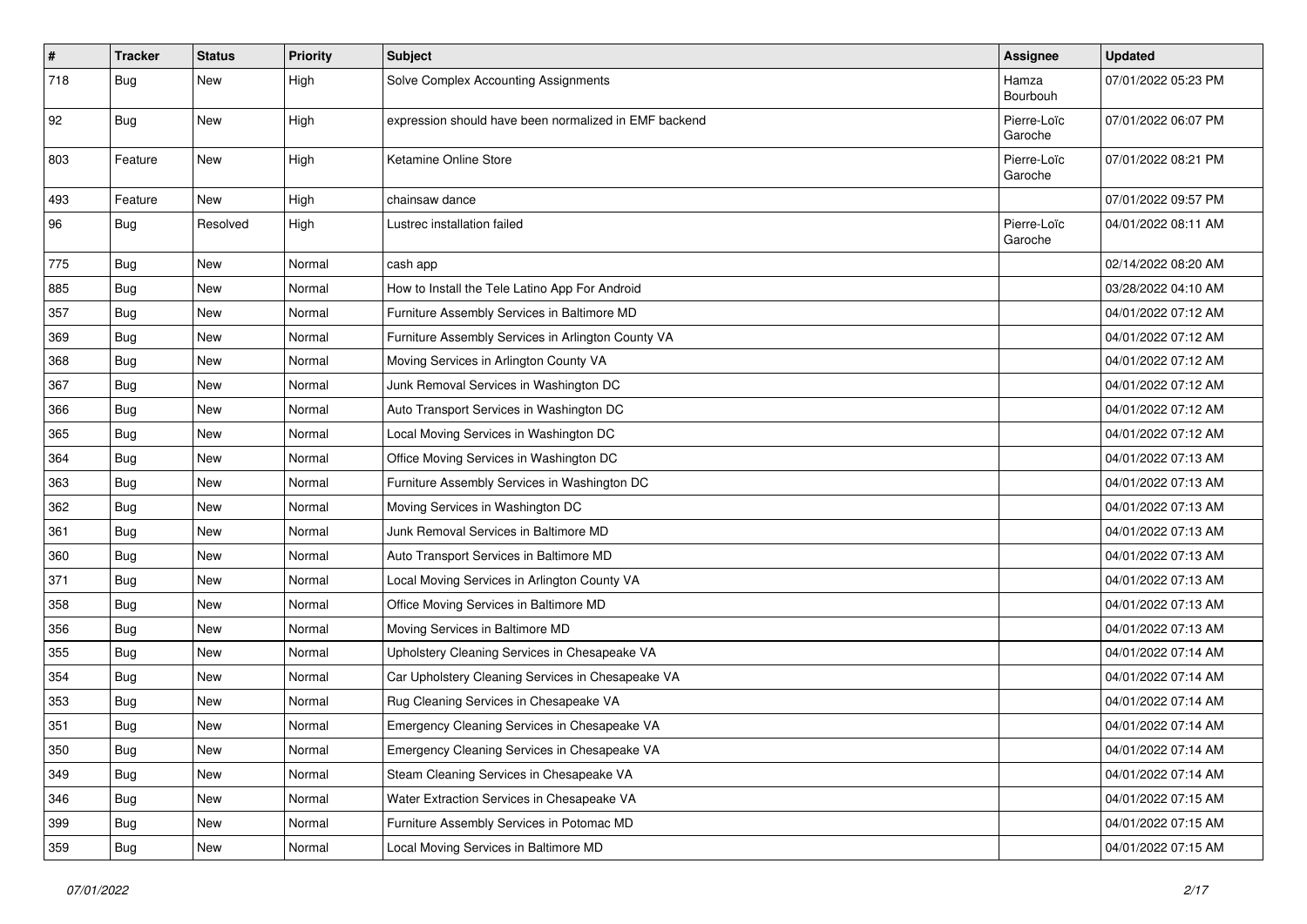| $\pmb{\#}$ | <b>Tracker</b> | <b>Status</b> | <b>Priority</b> | Subject                                        | <b>Assignee</b> | <b>Updated</b>      |
|------------|----------------|---------------|-----------------|------------------------------------------------|-----------------|---------------------|
| 385        | Bug            | New           | Normal          | Junk Removal Services in McLean VA             |                 | 04/01/2022 07:15 AM |
| 397        | <b>Bug</b>     | New           | Normal          | Junk Removal Services in Annapolis MD          |                 | 04/01/2022 07:15 AM |
| 396        | <b>Bug</b>     | New           | Normal          | Auto Transport Services in Annapolis MD        |                 | 04/01/2022 07:15 AM |
| 395        | Bug            | New           | Normal          | Local Moving Services in Annapolis MD          |                 | 04/01/2022 07:15 AM |
| 394        | Bug            | <b>New</b>    | Normal          | Office Moving Services in Annapolis MD         |                 | 04/01/2022 07:15 AM |
| 393        | Bug            | New           | Normal          | Furniture Assembly Services in Annapolis MD    |                 | 04/01/2022 07:16 AM |
| 392        | Bug            | New           | Normal          | Moving Services in Annapolis MD                |                 | 04/01/2022 07:16 AM |
| 391        | Bug            | New           | Normal          | Junk Removal Services in Sterling VA           |                 | 04/01/2022 07:16 AM |
| 390        | Bug            | New           | Normal          | Auto Transport Services in Sterling VA         |                 | 04/01/2022 07:16 AM |
| 389        | Bug            | New           | Normal          | Local Moving Services in Sterling VA           |                 | 04/01/2022 07:16 AM |
| 388        | <b>Bug</b>     | New           | Normal          | Office Moving Services in Sterling VA          |                 | 04/01/2022 07:16 AM |
| 370        | Bug            | New           | Normal          | Office Moving Services in Arlington County VA  |                 | 04/01/2022 07:16 AM |
| 386        | Bug            | New           | Normal          | Moving Services in Sterling VA                 |                 | 04/01/2022 07:16 AM |
| 343        | <b>Bug</b>     | New           | Normal          | Mattress Cleaning Services in Chesapeake VA    |                 | 04/01/2022 07:16 AM |
| 384        | <b>Bug</b>     | New           | Normal          | Auto Transport Services in McLean VA           |                 | 04/01/2022 07:17 AM |
| 383        | Bug            | New           | Normal          | Local Moving Services in McLean VA             |                 | 04/01/2022 07:17 AM |
| 382        | Bug            | New           | Normal          | Office Moving Services in McLean VA            |                 | 04/01/2022 07:17 AM |
| 381        | Bug            | New           | Normal          | Furniture Assembly Services in McLean VA       |                 | 04/01/2022 07:17 AM |
| 379        | Bug            | New           | Normal          | Junk Removal Services in Fairfax VA            |                 | 04/01/2022 07:17 AM |
| 378        | <b>Bug</b>     | New           | Normal          | Auto Transport Services in Fairfax VA          |                 | 04/01/2022 07:17 AM |
| 377        | Bug            | New           | Normal          | Local Moving Services in Fairfax VA            |                 | 04/01/2022 07:17 AM |
| 376        | Bug            | New           | Normal          | Office Moving Services in Fairfax VA           |                 | 04/01/2022 07:17 AM |
| 375        | Bug            | New           | Normal          | Furniture Assembly Services in Fairfax VA      |                 | 04/01/2022 07:18 AM |
| 374        | <b>Bug</b>     | New           | Normal          | Moving Services in Fairfax VA                  |                 | 04/01/2022 07:18 AM |
| 373        | Bug            | New           | Normal          | Junk Removal Services in Arlington County VA   |                 | 04/01/2022 07:18 AM |
| 387        | Bug            | New           | Normal          | Furniture Assembly Services in Sterling VA     |                 | 04/01/2022 07:18 AM |
| 301        | <b>Bug</b>     | New           | Normal          | Vehicle Electronics Services in Norcross GA    |                 | 04/01/2022 07:18 AM |
| 311        | <b>Bug</b>     | New           | Normal          | Odor Removal Services in Virginia Beach VA     |                 | 04/01/2022 07:19 AM |
| 309        | <b>Bug</b>     | New           | Normal          | Stain Removal Services in Virginia Beach VA    |                 | 04/01/2022 07:19 AM |
| 308        | Bug            | New           | Normal          | Carpet Repairing Services in Virginia Beach VA |                 | 04/01/2022 07:19 AM |
| 307        | <b>Bug</b>     | New           | Normal          | Carpet Cleaning Services in Virginia Beach VA  |                 | 04/01/2022 07:19 AM |
| 306        | Bug            | New           | Normal          | Window Tinting Services in Norcross GA         |                 | 04/01/2022 07:19 AM |
| 305        | <b>Bug</b>     | New           | Normal          | Headliner Repair Services in Norcross GA       |                 | 04/01/2022 07:19 AM |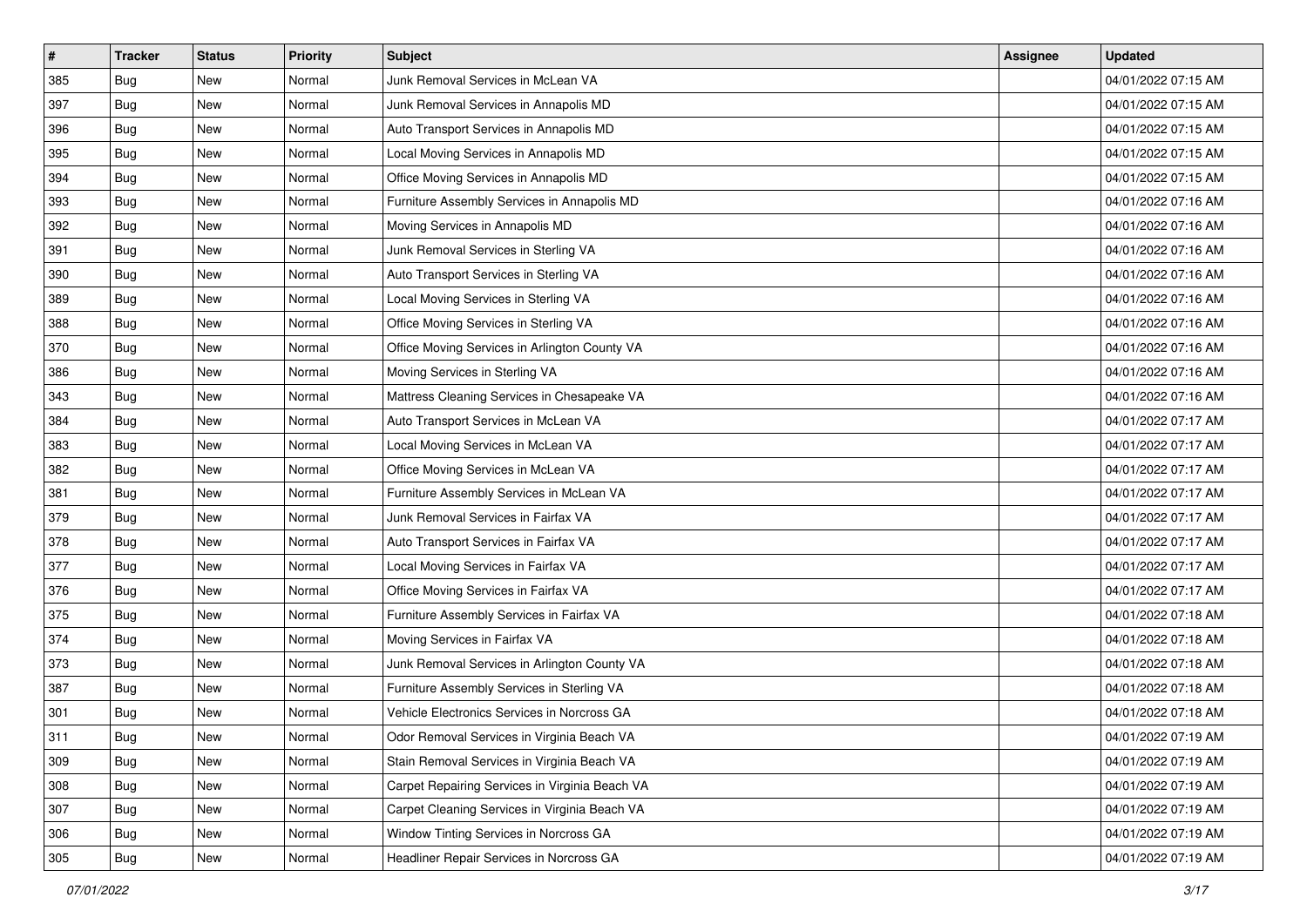| $\sharp$ | <b>Tracker</b> | <b>Status</b> | <b>Priority</b> | <b>Subject</b>                                        | <b>Assignee</b> | <b>Updated</b>      |
|----------|----------------|---------------|-----------------|-------------------------------------------------------|-----------------|---------------------|
| 304      | Bug            | New           | Normal          | Keyless Entry Services in Norcross GA                 |                 | 04/01/2022 07:19 AM |
| 299      | Bug            | New           | Normal          | Brake Caliper Painting Services in Norcross GA        |                 | 04/01/2022 07:20 AM |
| 298      | <b>Bug</b>     | New           | Normal          | Car Stereo Installation Services in Norcross GA       |                 | 04/01/2022 07:20 AM |
| 297      | Bug            | <b>New</b>    | Normal          | Auto Lighting Installation Services in Norcross GA    |                 | 04/01/2022 07:21 AM |
| 296      | <b>Bug</b>     | <b>New</b>    | Normal          | Window Tinting Services in Jonesboro GA               |                 | 04/01/2022 07:21 AM |
| 295      | <b>Bug</b>     | New           | Normal          | Headliner Repair Services in Jonesboro GA             |                 | 04/01/2022 07:21 AM |
| 303      | <b>Bug</b>     | New           | Normal          | Car Wrapping Services in Norcross GA                  |                 | 04/01/2022 07:22 AM |
| 329      | Bug            | New           | Normal          | Odor Removal Services in Norfolk VA                   |                 | 04/01/2022 07:22 AM |
| 342      | Bug            | New           | Normal          | Stain Removal Services in Chesapeake VA               |                 | 04/01/2022 07:22 AM |
| 341      | <b>Bug</b>     | <b>New</b>    | Normal          | Carpet Repairing Services in Chesapeake VA            |                 | 04/01/2022 07:23 AM |
| 340      | Bug            | New           | Normal          | Carpet Cleaning Services in Chesapeake VA             |                 | 04/01/2022 07:23 AM |
| 338      | <b>Bug</b>     | New           | Normal          | Car Upholstery Cleaning Services in Norfolk VA        |                 | 04/01/2022 07:23 AM |
| 337      | <b>Bug</b>     | New           | Normal          | Rug Cleaning Services in Norfolk VA                   |                 | 04/01/2022 07:23 AM |
| 335      | Bug            | New           | Normal          | Emergency Cleaning Services in Norfolk VA             |                 | 04/01/2022 07:24 AM |
| 334      | <b>Bug</b>     | New           | Normal          | Steam Cleaning Services in Norfolk VA                 |                 | 04/01/2022 07:25 AM |
| 332      | <b>Bug</b>     | New           | Normal          | Eco/Green Cleaning Services in Norfolk VA             |                 | 04/01/2022 07:25 AM |
| 314      | <b>Bug</b>     | New           | Normal          | Water Extraction Services in Virginia Beach VA        |                 | 04/01/2022 07:25 AM |
| 330      | Bug            | New           | Normal          | Stain Protection Services in Norfolk VA               |                 | 04/01/2022 07:26 AM |
| 328      | Bug            | New           | Normal          | Mattress Cleaning Services in Norfolk VA              |                 | 04/01/2022 07:26 AM |
| 327      | <b>Bug</b>     | New           | Normal          | Stain Removal Services in Norfolk VA                  |                 | 04/01/2022 07:26 AM |
| 326      | Bug            | New           | Normal          | Carpet Repairing Services in Norfolk VA               |                 | 04/01/2022 07:26 AM |
| 325      | Bug            | <b>New</b>    | Normal          | Carpet Cleaning Services in Norfolk VA                |                 | 04/01/2022 07:26 AM |
| 324      | <b>Bug</b>     | <b>New</b>    | Normal          | Upholstery Cleaning Services in Virginia Beach VA     |                 | 04/01/2022 07:26 AM |
| 323      | <b>Bug</b>     | New           | Normal          | Car Upholstery Cleaning Services in Virginia Beach VA |                 | 04/01/2022 07:26 AM |
| 322      | <b>Bug</b>     | New           | Normal          | Rug Cleaning Services in Virginia Beach VA            |                 | 04/01/2022 07:26 AM |
| 320      | <b>Bug</b>     | New           | Normal          | Emergency Cleaning Services in Virginia Beach VA      |                 | 04/01/2022 07:27 AM |
| 319      | <b>Bug</b>     | New           | Normal          | Steam Cleaning Services in Virginia Beach VA          |                 | 04/01/2022 07:27 AM |
| 318      | <b>Bug</b>     | New           | Normal          | Mold Removal Services in Virginia Beach VA            |                 | 04/01/2022 07:27 AM |
| 456      | Bug            | New           | Normal          | Upholstery Cleaning Medford MA                        |                 | 04/01/2022 07:28 AM |
| 472      | Bug            | New           | Normal          | Upholstery Cleaning Arlington MA                      |                 | 04/01/2022 07:31 AM |
| 467      | Bug            | New           | Normal          | Floor Waxing Westchester MA                           |                 | 04/01/2022 07:31 AM |
| 463      | Bug            | New           | Normal          | Residential Floor Cleaning Medford MA                 |                 | 04/01/2022 07:32 AM |
| 462      | <b>Bug</b>     | New           | Normal          | Commercial Floor Cleaning Medford MA                  |                 | 04/01/2022 07:32 AM |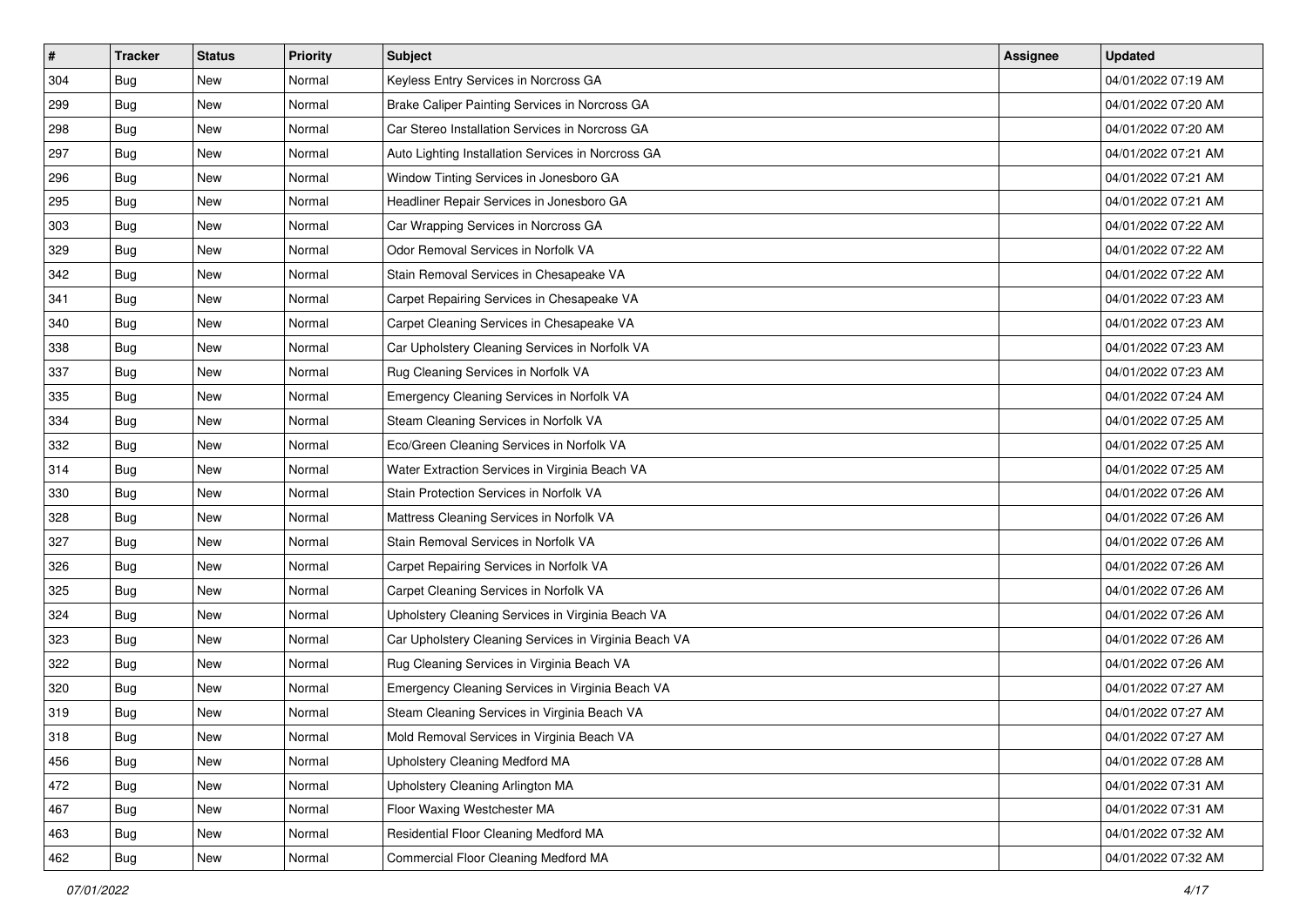| $\sharp$ | <b>Tracker</b> | <b>Status</b> | <b>Priority</b> | <b>Subject</b>                                 | <b>Assignee</b> | <b>Updated</b>      |
|----------|----------------|---------------|-----------------|------------------------------------------------|-----------------|---------------------|
| 459      | <b>Bug</b>     | New           | Normal          | Floor Waxing Medford MA                        |                 | 04/01/2022 07:32 AM |
| 458      | Bug            | <b>New</b>    | Normal          | Floor Stripping Medford MA                     |                 | 04/01/2022 07:32 AM |
| 398      | <b>Bug</b>     | New           | Normal          | Moving Services in Potomac MD                  |                 | 04/01/2022 07:32 AM |
| 455      | <b>Bug</b>     | <b>New</b>    | Normal          | Residential Floor Cleaning Quincy MA           |                 | 04/01/2022 07:38 AM |
| 413      | <b>Bug</b>     | <b>New</b>    | Normal          | Commercial Floor Cleaning Boston MA            |                 | 04/01/2022 07:45 AM |
| 425      | <b>Bug</b>     | New           | Normal          | Floor Stripping Brookline MA                   |                 | 04/01/2022 07:45 AM |
| 424      | <b>Bug</b>     | <b>New</b>    | Normal          | Carpet Cleaning Brookline MA                   |                 | 04/01/2022 07:45 AM |
| 423      | Bug            | New           | Normal          | Upholstery Cleaning Brookline MA               |                 | 04/01/2022 07:46 AM |
| 422      | <b>Bug</b>     | <b>New</b>    | Normal          | Residential Floor Cleaning Somerville MA       |                 | 04/01/2022 07:46 AM |
| 421      | <b>Bug</b>     | <b>New</b>    | Normal          | Commercial Floor Cleaning Somerville MA        |                 | 04/01/2022 07:46 AM |
| 420      | Bug            | New           | Normal          | Germs Removal Somerville MA                    |                 | 04/01/2022 07:46 AM |
| 419      | <b>Bug</b>     | New           | Normal          | Floor Cleaning Somerville MA                   |                 | 04/01/2022 07:46 AM |
| 418      | <b>Bug</b>     | <b>New</b>    | Normal          | Floor Waxing Somerville MA                     |                 | 04/01/2022 07:46 AM |
| 417      | <b>Bug</b>     | New           | Normal          | Floor Stripping Somerville MA                  |                 | 04/01/2022 07:46 AM |
| 416      | <b>Bug</b>     | <b>New</b>    | Normal          | Carpet Cleaning Somerville MA                  |                 | 04/01/2022 07:46 AM |
| 427      | <b>Bug</b>     | New           | Normal          | Floor Cleaning Brookline MA                    |                 | 04/01/2022 07:46 AM |
| 414      | <b>Bug</b>     | <b>New</b>    | Normal          | Residential Floor Cleaning Boston MA           |                 | 04/01/2022 07:46 AM |
| 428      | Bug            | <b>New</b>    | Normal          | Germs Removal Brookline MA                     |                 | 04/01/2022 07:47 AM |
| 412      | Bug            | New           | Normal          | Germs Removal Boston MA                        |                 | 04/01/2022 07:47 AM |
| 411      | <b>Bug</b>     | <b>New</b>    | Normal          | Floor Cleaning Boston MA                       |                 | 04/01/2022 07:47 AM |
| 410      | Bug            | New           | Normal          | Floor Waxing Boston MA                         |                 | 04/01/2022 07:47 AM |
| 409      | <b>Bug</b>     | <b>New</b>    | Normal          | Floor Stripping Boston MA                      |                 | 04/01/2022 07:47 AM |
| 408      | <b>Bug</b>     | <b>New</b>    | Normal          | Carpet Cleaning Boston MA                      |                 | 04/01/2022 07:47 AM |
| 407      | <b>Bug</b>     | New           | Normal          | Upholstery Cleaning Boston MA                  |                 | 04/01/2022 07:47 AM |
| 406      | <b>Bug</b>     | New           | Normal          | Office Moving Services in Gaithersburg MD      |                 | 04/01/2022 07:47 AM |
| 405      | <b>Bug</b>     | <b>New</b>    | Normal          | Furniture Assembly Services in Gaithersburg MD |                 | 04/01/2022 07:47 AM |
| 404      | Bug            | <b>New</b>    | Normal          | Moving Services in Gaithersburg MD             |                 | 04/01/2022 07:47 AM |
| 403      | <b>Bug</b>     | New           | Normal          | Junk Removal Services in Potomac MD            |                 | 04/01/2022 07:47 AM |
| 402      | Bug            | New           | Normal          | Auto Transport Services in Potomac MD          |                 | 04/01/2022 07:47 AM |
| 401      | <b>Bug</b>     | New           | Normal          | Local Moving Services in Potomac MD            |                 | 04/01/2022 07:48 AM |
| 415      | Bug            | New           | Normal          | Upholstery Cleaning Somerville MA              |                 | 04/01/2022 07:48 AM |
| 453      | <b>Bug</b>     | New           | Normal          | Germs Removal Quincy MA                        |                 | 04/01/2022 07:48 AM |
| 452      | <b>Bug</b>     | New           | Normal          | Floor Cleaning Quincy MA                       |                 | 04/01/2022 07:48 AM |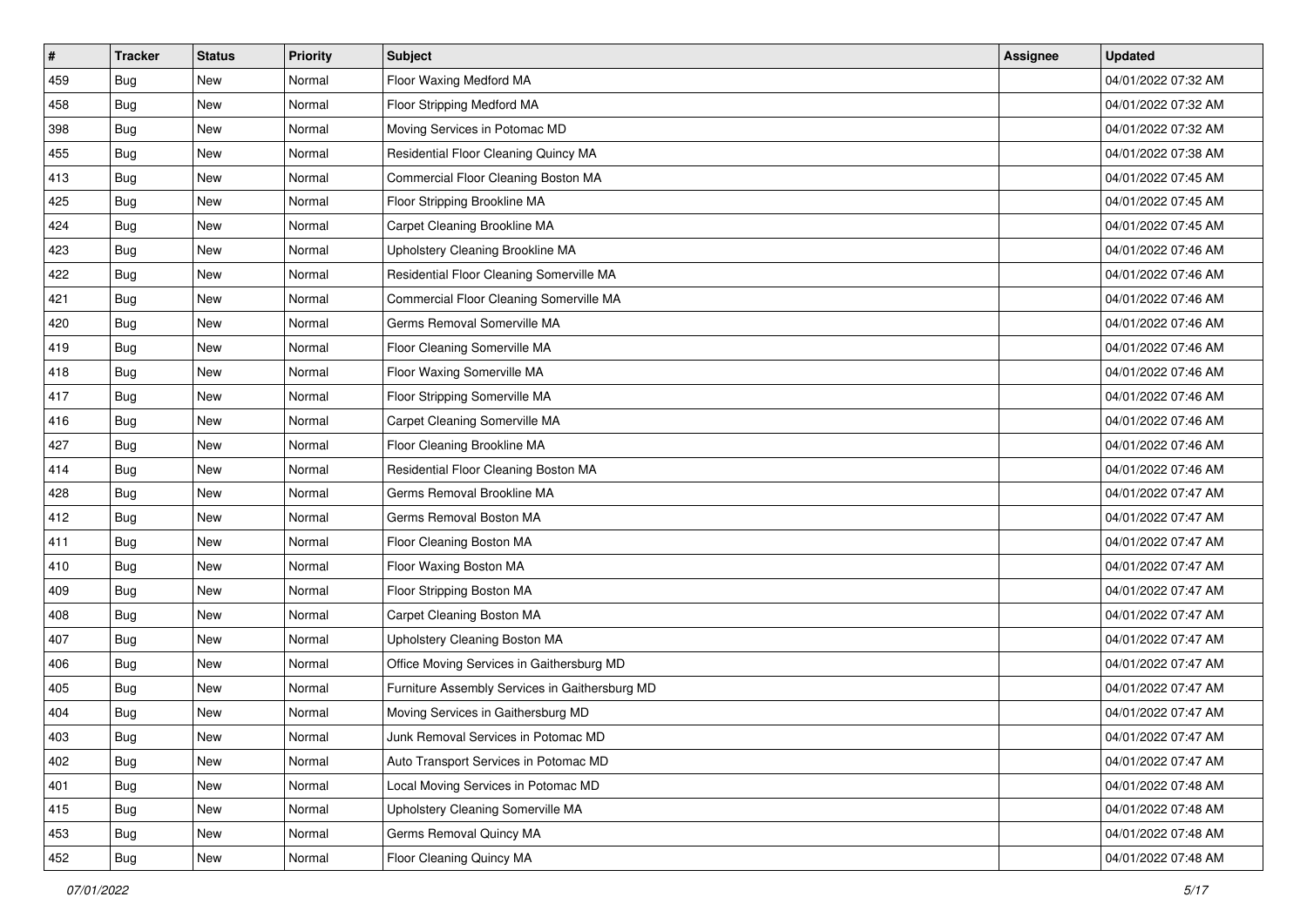| #   | <b>Tracker</b> | <b>Status</b> | <b>Priority</b> | Subject                                                                                      | <b>Assignee</b> | <b>Updated</b>      |
|-----|----------------|---------------|-----------------|----------------------------------------------------------------------------------------------|-----------------|---------------------|
| 451 | <b>Bug</b>     | New           | Normal          | Floor Waxing Quincy MA                                                                       |                 | 04/01/2022 07:48 AM |
| 449 | Bug            | New           | Normal          | Carpet Cleaning Quincy MA                                                                    |                 | 04/01/2022 07:48 AM |
| 448 | <b>Bug</b>     | New           | Normal          | Upholstery Cleaning Quincy MA                                                                |                 | 04/01/2022 07:48 AM |
| 447 | <b>Bug</b>     | New           | Normal          | Residential Floor Cleaning Watertown MA                                                      |                 | 04/01/2022 07:49 AM |
| 446 | <b>Bug</b>     | New           | Normal          | Commercial Floor Cleaning Watertown MA                                                       |                 | 04/01/2022 07:49 AM |
| 445 | Bug            | New           | Normal          | Germs Removal Watertown MA                                                                   |                 | 04/01/2022 07:49 AM |
| 444 | <b>Bug</b>     | New           | Normal          | Floor Cleaning Watertown MA                                                                  |                 | 04/01/2022 07:49 AM |
| 426 | <b>Bug</b>     | New           | Normal          | Floor Waxing Brookline MA                                                                    |                 | 04/01/2022 07:49 AM |
| 442 | <b>Bug</b>     | New           | Normal          | Floor Stripping Watertown MA                                                                 |                 | 04/01/2022 07:49 AM |
| 286 | Bug            | New           | Normal          | All About Cash App Transfer Fail Problems                                                    |                 | 04/01/2022 07:49 AM |
| 440 | <b>Bug</b>     | New           | Normal          | Upholstery Cleaning Watertown MA                                                             |                 | 04/01/2022 07:49 AM |
| 439 | <b>Bug</b>     | New           | Normal          | Residential Floor Cleaning Newton MA                                                         |                 | 04/01/2022 07:49 AM |
| 438 | Bug            | New           | Normal          | Commercial Floor Cleaning Newton MA                                                          |                 | 04/01/2022 07:50 AM |
| 437 | <b>Bug</b>     | New           | Normal          | Germs Removal Newton MA                                                                      |                 | 04/01/2022 07:50 AM |
| 436 | <b>Bug</b>     | New           | Normal          | Floor Cleaning Newton MA                                                                     |                 | 04/01/2022 07:50 AM |
| 435 | <b>Bug</b>     | New           | Normal          | Floor Waxing Newton MA                                                                       |                 | 04/01/2022 07:50 AM |
| 434 | <b>Bug</b>     | New           | Normal          | Floor Stripping Newton MA                                                                    |                 | 04/01/2022 07:50 AM |
| 433 | <b>Bug</b>     | <b>New</b>    | Normal          | Carpet Cleaning Newton MA                                                                    |                 | 04/01/2022 07:50 AM |
| 432 | <b>Bug</b>     | New           | Normal          | Upholstery Cleaning Newton MA                                                                |                 | 04/01/2022 07:50 AM |
| 431 | <b>Bug</b>     | New           | Normal          | Residential Floor Cleaning Brookline MA                                                      |                 | 04/01/2022 07:50 AM |
| 430 | <b>Bug</b>     | New           | Normal          | Commercial Floor Cleaning Brookline MA                                                       |                 | 04/01/2022 07:50 AM |
| 429 | <b>Bug</b>     | New           | Normal          | Germs Removal Brookline MA                                                                   |                 | 04/01/2022 07:51 AM |
| 443 | Bug            | New           | Normal          | Floor Waxing Watertown MA                                                                    |                 | 04/01/2022 07:51 AM |
| 137 | <b>Bug</b>     | New           | Normal          | hcbets                                                                                       |                 | 04/01/2022 07:52 AM |
| 135 | <b>Bug</b>     | New           | Normal          | factspress                                                                                   |                 | 04/01/2022 07:52 AM |
| 147 | Bug            | New           | Normal          | xzxgfufi                                                                                     |                 | 04/01/2022 07:54 AM |
| 131 | Bug            | New           | Normal          | triokids                                                                                     |                 | 04/01/2022 07:54 AM |
| 127 | Feature        | New           | Normal          | replica af1                                                                                  |                 | 04/01/2022 07:55 AM |
| 125 | <b>Bug</b>     | New           | Normal          | vbvnm                                                                                        |                 | 04/01/2022 07:55 AM |
| 124 | <b>Bug</b>     | New           | Normal          | https://www.bigmarker.com/ustvpass/LIVE-Atlanta-Falcons-vs-Carolina-Panthers-NFL-Week-8-Game |                 | 04/01/2022 07:55 AM |
| 122 | <b>Bug</b>     | New           | Normal          | <b>AFL Live Stream</b>                                                                       |                 | 04/01/2022 07:55 AM |
| 121 | <b>Bug</b>     | New           | Normal          | xgfhjmghtm                                                                                   |                 | 04/01/2022 07:56 AM |
| 288 | <b>Bug</b>     | New           | Normal          | Make shopping easier                                                                         |                 | 04/01/2022 07:56 AM |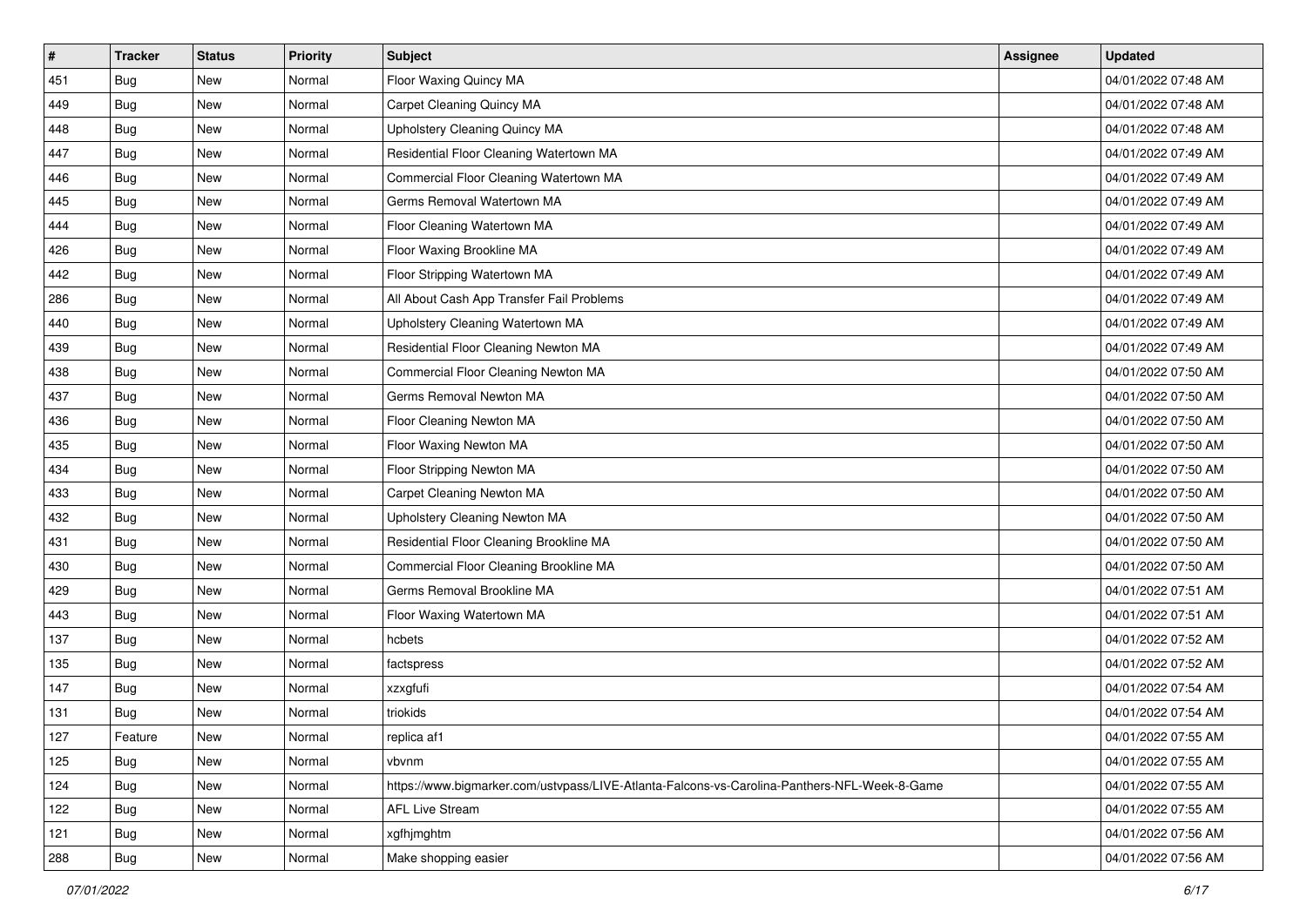| $\sharp$ | <b>Tracker</b> | <b>Status</b> | Priority | <b>Subject</b>                                                                       | <b>Assignee</b>        | <b>Updated</b>      |
|----------|----------------|---------------|----------|--------------------------------------------------------------------------------------|------------------------|---------------------|
| 160      | Bug            | New           | Normal   | rtyuiv wbhyu                                                                         |                        | 04/01/2022 07:56 AM |
| 166      | <b>Bug</b>     | New           | Normal   | dfgbd                                                                                |                        | 04/01/2022 07:57 AM |
| 165      | <b>Bug</b>     | New           | Normal   | dfgbd                                                                                |                        | 04/01/2022 07:57 AM |
| 163      | <b>Bug</b>     | New           | Normal   | jknjopl[                                                                             |                        | 04/01/2022 07:58 AM |
| 156      | <b>Bug</b>     | New           | Normal   | Access old cash app account                                                          |                        | 04/01/2022 08:00 AM |
| 148      | <b>Bug</b>     | New           | Normal   | zxZdfg                                                                               |                        | 04/01/2022 08:01 AM |
| 162      | <b>Bug</b>     | New           | Normal   | gfyuik9                                                                              | Hamza<br>Bourbouh      | 04/01/2022 08:01 AM |
| 72       | <b>Bug</b>     | New           | Normal   | Simulinkd does not match Lustre using EMF backend when using nested Merge expression | Pierre-Loïc<br>Garoche | 04/01/2022 08:06 AM |
| 117      | <b>Bug</b>     | New           | Normal   | How to Watch Cowboys vs Cardinals Game Live Stream FREE TV                           |                        | 04/01/2022 08:08 AM |
| 256      | <b>Bug</b>     | New           | Normal   | <b>Fake Travis Scott Shoes</b>                                                       |                        | 04/01/2022 08:12 AM |
| 254      | Feature        | New           | Normal   | best ayurvedic treatment for psoriasis                                               |                        | 04/01/2022 08:13 AM |
| 241      | Feature        | New           | Normal   | How to get a complete solution of Big Ideas Math Answers?                            |                        | 04/01/2022 08:15 AM |
| 236      | <b>Bug</b>     | New           | Normal   | HP Printer Assistant Software   Download & Install HP Assistant                      |                        | 04/01/2022 08:16 AM |
| 283      | <b>Bug</b>     | New           | Normal   | Cash App To PayPal Transfer Money - Check Out The Steps Here                         |                        | 04/01/2022 08:17 AM |
| 277      | Feature        | New           | Normal   | Nike Dunks Replica                                                                   |                        | 04/01/2022 08:19 AM |
| 276      | Feature        | <b>New</b>    | Normal   | Nike Dunks Replica                                                                   |                        | 04/01/2022 08:19 AM |
| 270      | Bug            | New           | Normal   | Logo Mansion                                                                         | Christophe<br>Garion   | 04/01/2022 08:20 AM |
| 268      | Bug            | New           | Normal   | Fashionj                                                                             |                        | 04/01/2022 08:20 AM |
| 199      | <b>Bug</b>     | New           | Normal   | SBL CLEARSTONE DROPS (30ML)                                                          |                        | 04/01/2022 08:23 AM |
| 195      | <b>Bug</b>     | New           | Normal   | homoeobazaar                                                                         |                        | 04/01/2022 08:23 AM |
| 204      | Feature        | New           | Normal   | New Car Tyres                                                                        |                        | 04/01/2022 08:40 AM |
| 187      | <b>Bug</b>     | New           | Normal   | High Quality Replic 350 V2 Carbon                                                    |                        | 04/01/2022 08:40 AM |
| 179      | <b>Bug</b>     | New           | Normal   | body wave                                                                            |                        | 04/01/2022 08:41 AM |
| 177      | Feature        | New           | Normal   | HD lace silky straight human hair wig                                                |                        | 04/01/2022 08:41 AM |
| 287      | Bug            | New           | Normal   | Make shopping easier                                                                 |                        | 04/01/2022 08:41 AM |
| 226      | Bug            | New           | Normal   | How to find reliable service reviews                                                 | Anonymous              | 04/01/2022 08:46 AM |
| 221      | <b>Bug</b>     | New           | Normal   | The Best APk                                                                         |                        | 04/01/2022 08:49 AM |
| 213      | <b>Bug</b>     | New           | Normal   | fix HP Notebook Missing Operating System Error Message                               |                        | 04/01/2022 08:53 AM |
| 208      | Bug            | New           | Normal   | Why Cash app won't let me send money if scammed?                                     |                        | 04/01/2022 08:54 AM |
| 818      | <b>Bug</b>     | New           | Normal   | Have you ever played a basketball game?                                              | Corentin<br>Lauverjat  | 04/01/2022 08:55 AM |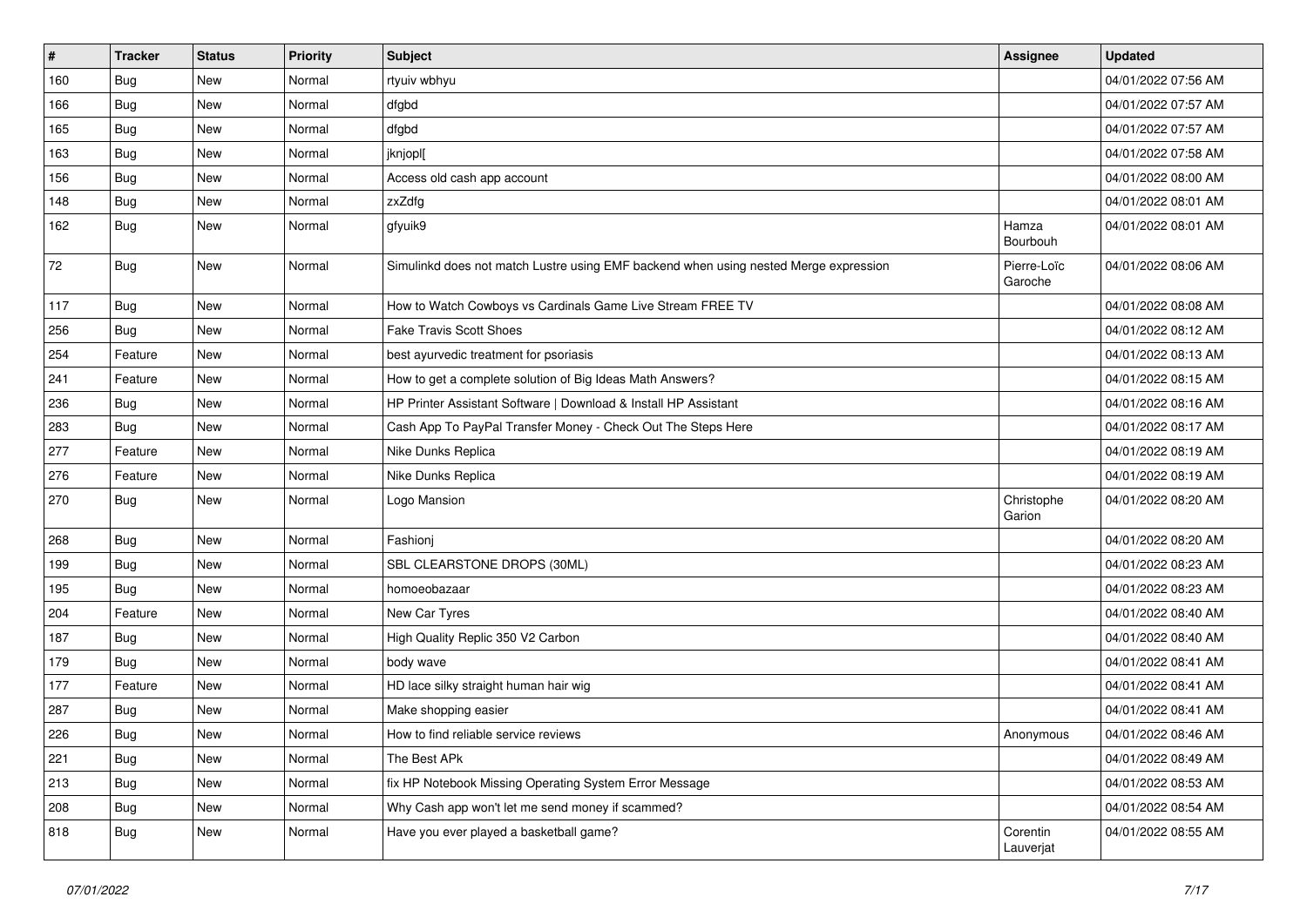| $\vert$ # | <b>Tracker</b> | <b>Status</b> | Priority | <b>Subject</b>                                                                   | <b>Assignee</b>        | <b>Updated</b>      |
|-----------|----------------|---------------|----------|----------------------------------------------------------------------------------|------------------------|---------------------|
| 848       | Feature        | New           | Normal   | <b>Online Classes Assistance</b>                                                 |                        | 04/01/2022 08:57 AM |
| 834       | <b>Bug</b>     | New           | Normal   | Grasp the secret to relieve stress and fatigue                                   |                        | 04/01/2022 08:57 AM |
| 846       | Feature        | New           | Normal   | ij.start canon                                                                   |                        | 04/01/2022 08:58 AM |
| 845       | Feature        | New           | Normal   | canon.com/ijsetup                                                                |                        | 04/01/2022 08:58 AM |
| 844       | <b>Bug</b>     | New           | Normal   | To know Chime Routing Number call on the helpline number                         |                        | 04/01/2022 08:58 AM |
| 843       | Bug            | New           | Normal   | Canon IJ Network Tool                                                            |                        | 04/01/2022 08:58 AM |
| 842       | <b>Bug</b>     | New           | Normal   | Join the fun game                                                                |                        | 04/01/2022 08:58 AM |
| 841       | <b>Bug</b>     | New           | Normal   | How do I activate FOX NOW?                                                       |                        | 04/01/2022 08:58 AM |
| 840       | <b>Bug</b>     | New           | Normal   | Is Tubi really free and legal?                                                   |                        | 04/01/2022 08:58 AM |
| 839       | Bug            | New           | Normal   | How do I activate FOX NOW?                                                       |                        | 04/01/2022 08:58 AM |
| 838       | <b>Bug</b>     | New           | Normal   | Celebrity Hunter Mod apk - Como instalá-lo                                       |                        | 04/01/2022 08:58 AM |
| 837       | <b>Bug</b>     | New           | Normal   | To Create An Instagram Story                                                     | Pierre-Loïc<br>Garoche | 04/01/2022 08:58 AM |
| 835       | <b>Bug</b>     | New           | Normal   | Build your strong army with Taming io                                            |                        | 04/01/2022 08:59 AM |
| 833       | Bug            | New           | Normal   | Does Direct Deposit Hit Chime- seek Chime Customer Service                       |                        | 04/01/2022 08:59 AM |
| 832       | Bug            | New           | Normal   | Choque Royale Mod Apk                                                            |                        | 04/01/2022 08:59 AM |
| 827       | <b>Bug</b>     | New           | Normal   | Come To Know The Required Steps To Unlock Cash App Account                       |                        | 04/01/2022 08:59 AM |
| 836       | Bug            | New           | Normal   | What Is The Required Amount To Pay As Cash App Clearance Fee?                    |                        | 04/01/2022 09:00 AM |
| 757       | <b>Bug</b>     | New           | Normal   | Why Is Issue of Car Maintenance so Famous for the Consumers?                     |                        | 04/01/2022 09:01 AM |
| 791       | <b>Bug</b>     | New           | Normal   | Samsnung TV Plus is not working                                                  |                        | 04/01/2022 09:03 AM |
| 790       | Bug            | New           | Normal   | My app                                                                           |                        | 04/01/2022 09:03 AM |
| 849       | <b>Bug</b>     | New           | Normal   | FutEmax App Apk - Watch Soccer, Fantasy Football, And More On Your Mobile Device |                        | 04/01/2022 09:04 AM |
| 847       | Feature        | New           | Normal   | Canon.com/ijsetup                                                                |                        | 04/01/2022 09:08 AM |
| 862       | Bug            | New           | Normal   | none                                                                             |                        | 04/01/2022 09:11 AM |
| 872       | <b>Bug</b>     | New           | Normal   | Poppy Playtime Horror Game Free                                                  |                        | 04/01/2022 09:11 AM |
| 870       | <b>Bug</b>     | New           | Normal   | Mahjong Solitaire                                                                |                        | 04/01/2022 09:12 AM |
| 868       | Feature        | New           | Normal   | What Is the Role of a Graphic Designer?                                          | Pierre-Loïc<br>Garoche | 04/01/2022 09:12 AM |
| 866       | Feature        | New           | Normal   | Northern Ireland Dissertation Writing Service                                    | Pierre-Loïc<br>Garoche | 04/01/2022 09:12 AM |
| 876       | Bug            | New           | Normal   | Download Full-Size Profile Pictures of Your Favorite Users With InstaDP          |                        | 04/01/2022 09:12 AM |
| 863       | <b>Bug</b>     | New           | Normal   | Canon IJ Network Tool                                                            |                        | 04/01/2022 09:12 AM |
| 877       | Feature        | New           | Normal   | <b>Exness Broker Review</b>                                                      |                        | 04/01/2022 09:12 AM |
| 859       | Bug            | New           | Normal   | Canon IJ Network Tool                                                            |                        | 04/01/2022 09:13 AM |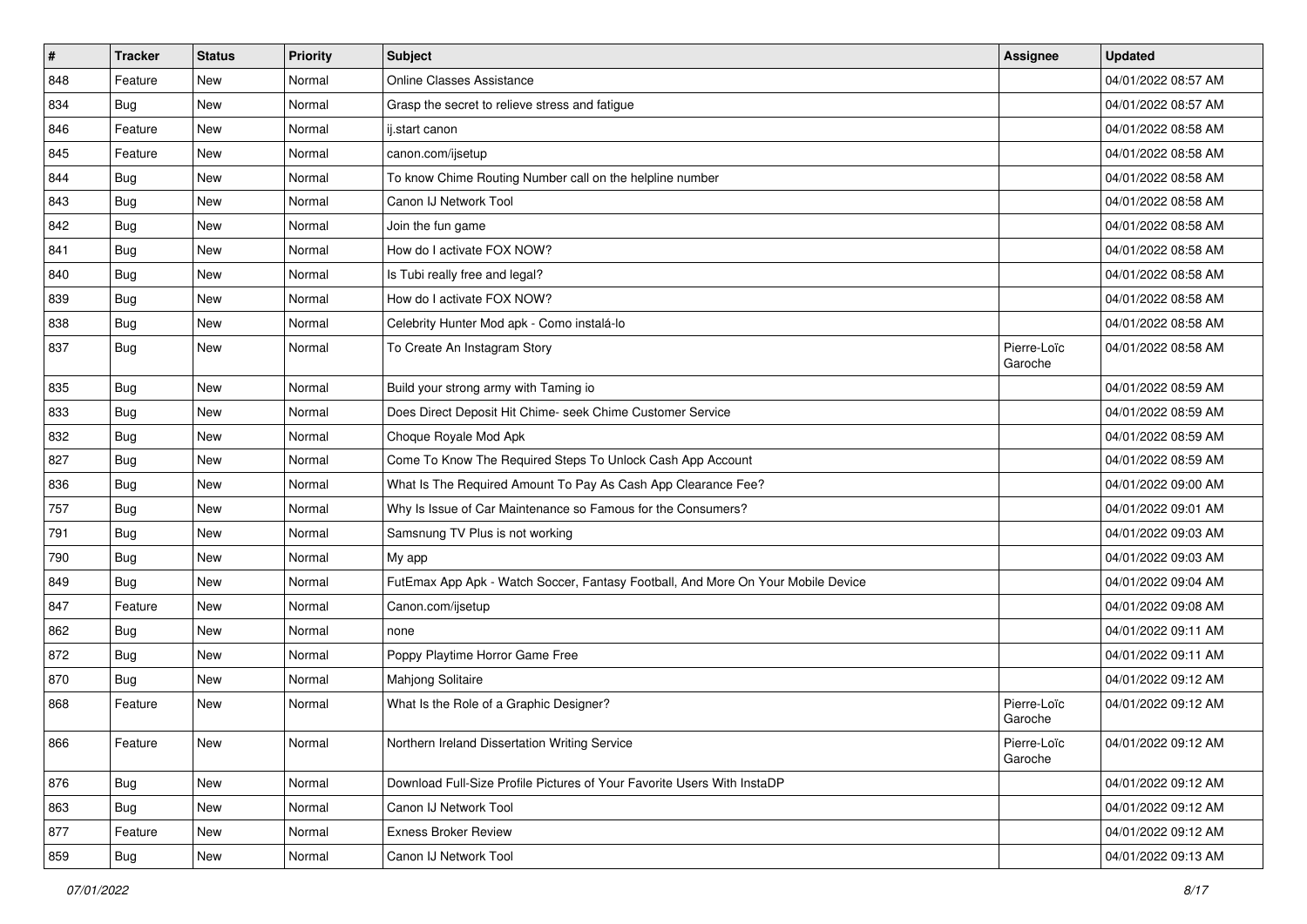| $\vert$ # | <b>Tracker</b> | <b>Status</b> | Priority | <b>Subject</b>                                                              | <b>Assignee</b>      | <b>Updated</b>      |
|-----------|----------------|---------------|----------|-----------------------------------------------------------------------------|----------------------|---------------------|
| 858       | <b>Bug</b>     | New           | Normal   | opourid                                                                     | Christophe<br>Garion | 04/01/2022 09:13 AM |
| 857       | Bug            | New           | Normal   | Welcome to the world of classic retro games                                 |                      | 04/01/2022 09:13 AM |
| 856       | <b>Bug</b>     | New           | Normal   | Online Classes Assistance Help For Student                                  |                      | 04/01/2022 09:13 AM |
| 855       | Bug            | New           | Normal   | Online Classes Assistance Help For Student                                  |                      | 04/01/2022 09:13 AM |
| 853       | Bug            | New           | Normal   | what is dr laser                                                            |                      | 04/01/2022 09:13 AM |
| 852       | <b>Bug</b>     | New           | Normal   | How to cancel your French Bee flight within 24 hours?                       |                      | 04/01/2022 09:13 AM |
| 851       | Bug            | New           | Normal   | Laden Sie den kostenlosen MP3-Klingelton für Ihr Mobiltelefon herunter      |                      | 04/01/2022 09:14 AM |
| 850       | <b>Bug</b>     | New           | Normal   | Puppy Playtime APK Android                                                  |                      | 04/01/2022 09:14 AM |
| 864       | Bug            | New           | Normal   | Canon IJ Network Tool                                                       |                      | 04/01/2022 09:14 AM |
| 889       | Bug            | New           | Normal   | What is Plex and how it's work?                                             |                      | 04/01/2022 09:14 AM |
| 875       | Bug            | New           | Normal   | Red ball game                                                               |                      | 04/01/2022 09:15 AM |
| 887       | Bug            | New           | Normal   | What is Plex and how it's work?                                             |                      | 04/01/2022 09:16 AM |
| 884       | <b>Bug</b>     | New           | Normal   | Why do Subway Surfers popular                                               |                      | 04/01/2022 09:16 AM |
| 883       | Bug            | New           | Normal   | Langweilen Sie sich jemals bei der gleichen alten Schriftart auf Instagram? |                      | 04/01/2022 09:16 AM |
| 882       | Bug            | New           | Normal   | How to change bank account on cash app?                                     |                      | 04/01/2022 09:16 AM |
| 880       | Bug            | New           | Normal   | Why do Subway Surfers popular                                               |                      | 04/01/2022 09:16 AM |
| 879       | Feature        | New           | Normal   | Best Garage Door Repair in Massachusetts                                    |                      | 04/01/2022 09:16 AM |
| 891       | <b>Bug</b>     | New           | Normal   | The most interesting game today, have you tried it?                         |                      | 04/01/2022 09:17 AM |
| 539       | Bug            | New           | Normal   | Do you want to know how to activate cash card through phone number?         |                      | 04/01/2022 09:25 AM |
| 566       | Bug            | New           | Normal   | Kinemaster Pro Download - los App Review                                    |                      | 04/01/2022 09:27 AM |
| 560       | <b>Bug</b>     | New           | Normal   | Whatsapp Aero - Make Your Phone Auto Connect                                |                      | 04/01/2022 09:28 AM |
| 625       | Bug            | New           | Normal   | The best free online driving directions tool                                |                      | 04/01/2022 09:28 AM |
| 700       | Bug            | New           | Normal   | Cómo descargar Poppy Playtime                                               |                      | 04/01/2022 09:30 AM |
| 691       | Bug            | New           | Normal   | tea garden dublin                                                           |                      | 04/01/2022 09:31 AM |
| 679       | Bug            | New           | Normal   | Word Finder helps you to play word games better                             |                      | 04/01/2022 09:34 AM |
| 633       | Bug            | New           | Normal   | How i can i solve my issue                                                  |                      | 04/01/2022 09:38 AM |
| 676       | Bug            | New           | Normal   | Does Facebook customer service live chat allow to speak with someone?       |                      | 04/01/2022 09:39 AM |
| 660       | Bug            | New           | Normal   | Anchovies Nutrition Facts And Health Benefits                               |                      | 04/01/2022 09:40 AM |
| 896       | Feature        | New           | Normal   | Application of North Finder in Mining Industry                              | Xavier Thirioux      | 04/01/2022 09:49 AM |
| 897       | <b>Bug</b>     | New           | Normal   | Slot Pulsa Pragmatic Play                                                   | Xavier Thirioux      | 04/01/2022 12:08 PM |
| 898       | <b>Bug</b>     | New           | Normal   | Shadow Fight 2 Mod APK                                                      |                      | 04/02/2022 09:17 AM |
| 899       | Feature        | New           | Normal   | Application of Optical Fiber Gyroscope                                      | Christophe<br>Garion | 04/02/2022 11:23 AM |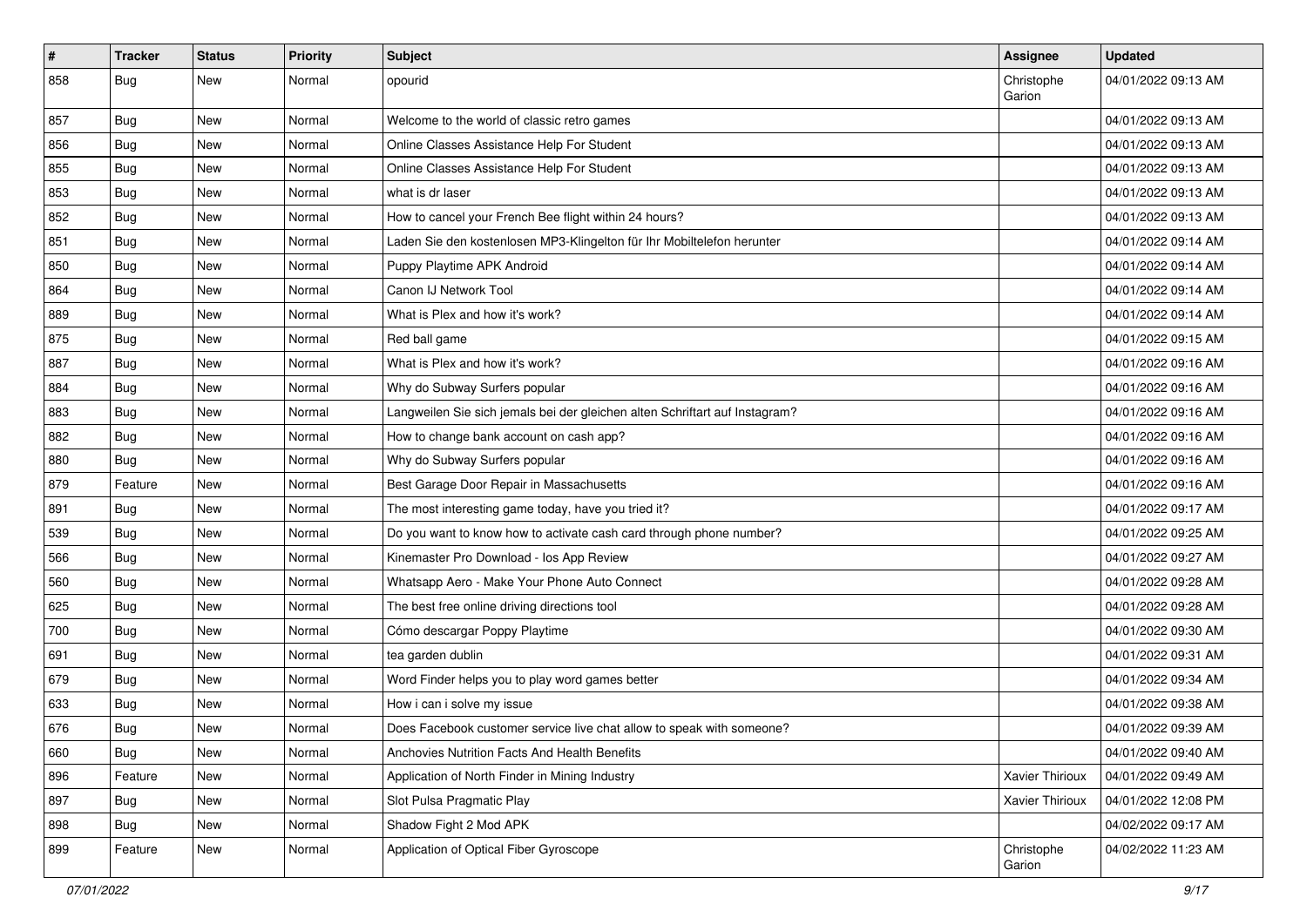| $\sharp$ | <b>Tracker</b> | <b>Status</b> | <b>Priority</b> | Subject                                                                          | <b>Assignee</b>        | <b>Updated</b>      |
|----------|----------------|---------------|-----------------|----------------------------------------------------------------------------------|------------------------|---------------------|
| 900      | Feature        | New           | Normal          | good game ever                                                                   |                        | 04/02/2022 11:59 AM |
| 252      | Bug            | New           | Normal          | Samsung U600 - Is Essential Business And Personal Phone                          |                        | 04/04/2022 04:45 AM |
| 906      | <b>Bug</b>     | New           | Normal          | How To Change Cash App From Business To Personal Account For Any Reasons?        |                        | 04/04/2022 09:57 AM |
| 907      | <b>Bug</b>     | <b>New</b>    | Normal          | Canon IJ Network Tool                                                            |                        | 04/04/2022 10:43 AM |
| 908      | Bug            | <b>New</b>    | Normal          | <b>Toca Life World APK</b>                                                       |                        | 04/06/2022 03:18 AM |
| 909      | <b>Bug</b>     | New           | Normal          | Toca Life World APK                                                              |                        | 04/06/2022 04:52 AM |
| 910      | <b>Bug</b>     | New           | Normal          | Each content looks unisize or not formated                                       |                        | 04/06/2022 11:21 AM |
| 911      | <b>Bug</b>     | New           | Normal          | Aluminum Windows & Doors                                                         |                        | 04/06/2022 08:10 PM |
| 913      | <b>Bug</b>     | New           | Normal          | Canon IJ Network Tool                                                            |                        | 04/07/2022 06:21 AM |
| 914      | <b>Bug</b>     | <b>New</b>    | Normal          | Wordle: how to play fashion games for free?                                      |                        | 04/07/2022 08:30 AM |
| 915      | Bug            | New           | Normal          | Finance dissertation writing                                                     |                        | 04/07/2022 09:22 AM |
| 916      | Bug            | New           | Normal          | How long does it take to write a book?                                           |                        | 04/07/2022 12:15 PM |
| 878      | <b>Bug</b>     | <b>New</b>    | Normal          | Wie ist instazoom hilfreich beim Herunterladen von Instagram-Profilbildern       |                        | 04/08/2022 09:28 PM |
| 917      | <b>Bug</b>     | New           | Normal          | Random Person Sent Me Money on Cash App-find solution?                           |                        | 04/09/2022 12:32 PM |
| 854      | <b>Bug</b>     | <b>New</b>    | Normal          | How To Resolve Password Problems Through Facebook Customer Service?              |                        | 04/09/2022 06:11 PM |
| 919      | Feature        | New           | Normal          | How can I check my Cash App card balance by dialing a number?                    |                        | 04/10/2022 09:07 AM |
| 920      | Bug            | <b>New</b>    | Normal          | Where I Can Get Essay Writing Services?                                          |                        | 04/11/2022 08:35 AM |
| 903      | Feature        | <b>New</b>    | Normal          | Good game                                                                        |                        | 04/11/2022 08:39 AM |
| 921      | Bug            | New           | Normal          | Canon IJ Network Tool                                                            |                        | 04/11/2022 09:00 AM |
| 923      | <b>Bug</b>     | <b>New</b>    | Normal          | frenchies for sale                                                               |                        | 04/11/2022 02:35 PM |
| 924      | Bug            | New           | Normal          | buy tec 9                                                                        |                        | 04/11/2022 02:54 PM |
| 927      | Feature        | <b>New</b>    | Normal          | What Is The Right Way To Troubleshoot Cash App Transfer Failed Problems?         |                        | 04/12/2022 05:54 AM |
| 929      | <b>Bug</b>     | <b>New</b>    | Normal          | Canon IJ Network Tool                                                            |                        | 04/12/2022 08:32 AM |
| 930      | <b>Bug</b>     | New           | Normal          | The best free games online                                                       |                        | 04/12/2022 09:05 AM |
| 936      | <b>Bug</b>     | New           | Normal          | Avantages de l'extension AliTools pour faire du shopping sur Aliexpress          | Pierre-Loïc<br>Garoche | 04/12/2022 11:35 AM |
| 928      | Bug            | New           | Normal          | How Does Sutton Bank Cash App Customer Service Help In Answering Your Questions? |                        | 04/12/2022 11:36 AM |
| 942      | <b>Bug</b>     | New           | Normal          | Canon IJ Network Tool                                                            |                        | 04/13/2022 08:45 AM |
| 943      | <b>Bug</b>     | New           | Normal          | ij.start canon                                                                   |                        | 04/13/2022 08:52 AM |
| 945      | Bug            | New           | Normal          | TikTok 18 Mod Apk For Your Android                                               |                        | 04/13/2022 09:32 AM |
| 873      | Bug            | New           | Normal          | Klingeltöne mp3                                                                  |                        | 04/13/2022 11:03 AM |
| 869      | Bug            | New           | Normal          | Sonnerie Post Malone 2022                                                        |                        | 04/13/2022 11:05 AM |
| 893      | <b>Bug</b>     | New           | Normal          | klingeltone                                                                      |                        | 04/13/2022 11:06 AM |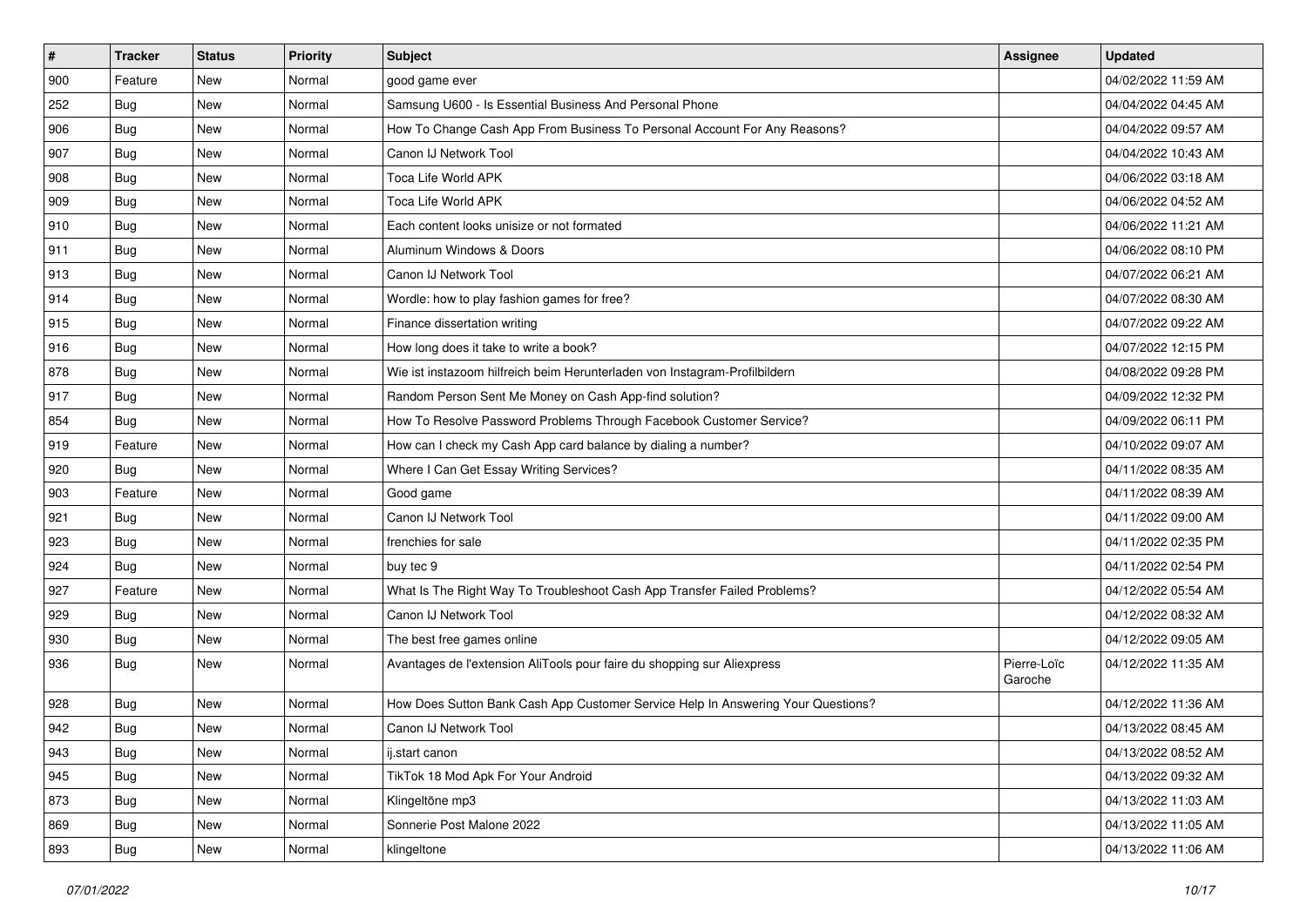| $\sharp$ | <b>Tracker</b> | <b>Status</b> | <b>Priority</b> | Subject                                                                       | Assignee               | <b>Updated</b>      |
|----------|----------------|---------------|-----------------|-------------------------------------------------------------------------------|------------------------|---------------------|
| 947      | Bug            | New           | Normal          | is Disney Now and Disney Plus different?                                      |                        | 04/14/2022 09:53 AM |
| 300      | <b>Bug</b>     | New           | Normal          | Wheels Powder Coating Services in Norcross GA                                 |                        | 04/15/2022 01:45 PM |
| 957      | Bug            | New           | Normal          | From Where I Can Get Cheap Writing Services?                                  |                        | 04/20/2022 05:06 AM |
| 904      | Feature        | New           | Normal          | Laora seeck                                                                   |                        | 04/20/2022 11:54 AM |
| 972      | <b>Bug</b>     | New           | Normal          | How To Borrow Money From The Cash App? Get To Know About The Same             |                        | 04/25/2022 07:30 AM |
| 991      | <b>Bug</b>     | New           | Normal          | <b>MDMA MOLLY</b>                                                             |                        | 05/03/2022 12:03 AM |
| 975      | <b>Bug</b>     | New           | Normal          | Payback 2 Mod APK                                                             |                        | 05/05/2022 10:56 AM |
| 982      | <b>Bug</b>     | New           | Normal          | Five sites that let you download free scenarios for your iPhone               |                        | 05/07/2022 09:34 PM |
| 192      | <b>Bug</b>     | New           | Normal          | The code Caffe                                                                |                        | 05/09/2022 10:16 AM |
| 1003     | <b>Bug</b>     | New           | Normal          | Drift F1 is a drifting car game inspired by F1's tracks.                      | Pierre-Loïc<br>Garoche | 05/10/2022 10:52 AM |
| 1004     | <b>Bug</b>     | <b>New</b>    | Normal          | you get to pinch and drag a man with a very flexible face                     |                        | 05/10/2022 10:59 AM |
| 934      | Bug            | New           | Normal          | MovieBox Pro Apk - Watch Movies and TV Shows on Your Android Phone            |                        | 05/10/2022 11:01 AM |
| 1006     | Bug            | New           | Normal          | Cricut.com/setup                                                              |                        | 05/10/2022 01:22 PM |
| 1008     | <b>Bug</b>     | New           | Normal          | Who was the first black woman to anchor a newscast?                           |                        | 05/10/2022 03:13 PM |
| 1009     | Bug            | New           | Normal          | How to change routing number on Cash App?                                     |                        | 05/11/2022 07:13 AM |
| 1010     | <b>Bug</b>     | New           | Normal          | what are the requirements to borrow money from cash app ? cash app borrow app | Pierre-Loïc<br>Garoche | 05/11/2022 09:29 AM |
| 1011     | Bug            | New           | Normal          | Summary of 10 best coloring apps on phones                                    |                        | 05/11/2022 10:58 AM |
| 1012     | <b>Bug</b>     | New           | Normal          | Cricut.com/setup                                                              |                        | 05/11/2022 11:30 AM |
| 1013     | Bug            | New           | Normal          | ij.start canon                                                                |                        | 05/11/2022 11:31 AM |
| 1014     | <b>Bug</b>     | New           | Normal          | how to get chime routing and account number ? chime routing number florida    |                        | 05/11/2022 12:42 PM |
| 1015     | <b>Bug</b>     | New           | Normal          | Is it possible to send books for free?                                        |                        | 05/11/2022 04:05 PM |
| 1016     | Bug            | New           | Normal          | Klondike Solitaire                                                            |                        | 05/12/2022 09:03 AM |
| 1017     | Feature        | New           | Normal          | fleeing the complex                                                           | Hamza<br>Bourbouh      | 05/13/2022 06:33 AM |
| 1019     | <b>Bug</b>     | New           | Normal          | Cricut.com/setup                                                              |                        | 05/13/2022 11:13 AM |
| 1020     | <b>Bug</b>     | <b>New</b>    | Normal          | Cricut.com/setup                                                              |                        | 05/13/2022 11:14 AM |
| 1022     | Bug            | New           | Normal          | 123.hp.com/laserjet                                                           |                        | 05/13/2022 01:25 PM |
| 1023     | Bug            | New           | Normal          | Questions That Are Typically Asked About Trap The Cat                         |                        | 05/14/2022 03:51 AM |
| 932      | Bug            | New           | Normal          | The best epic, long-playing PC games will consume days of your life.          |                        | 05/15/2022 07:44 PM |
| 1028     | Bug            | New           | Normal          | The Best Free Online Game to Play with Friends                                |                        | 05/16/2022 05:00 AM |
| 1029     | Bug            | New           | Normal          | 5 Reasons Why People Love Coloring Pages?                                     |                        | 05/16/2022 11:53 AM |
| 1030     | <b>Bug</b>     | New           | Normal          | <b>IAFT Traders Union</b>                                                     |                        | 05/16/2022 03:13 PM |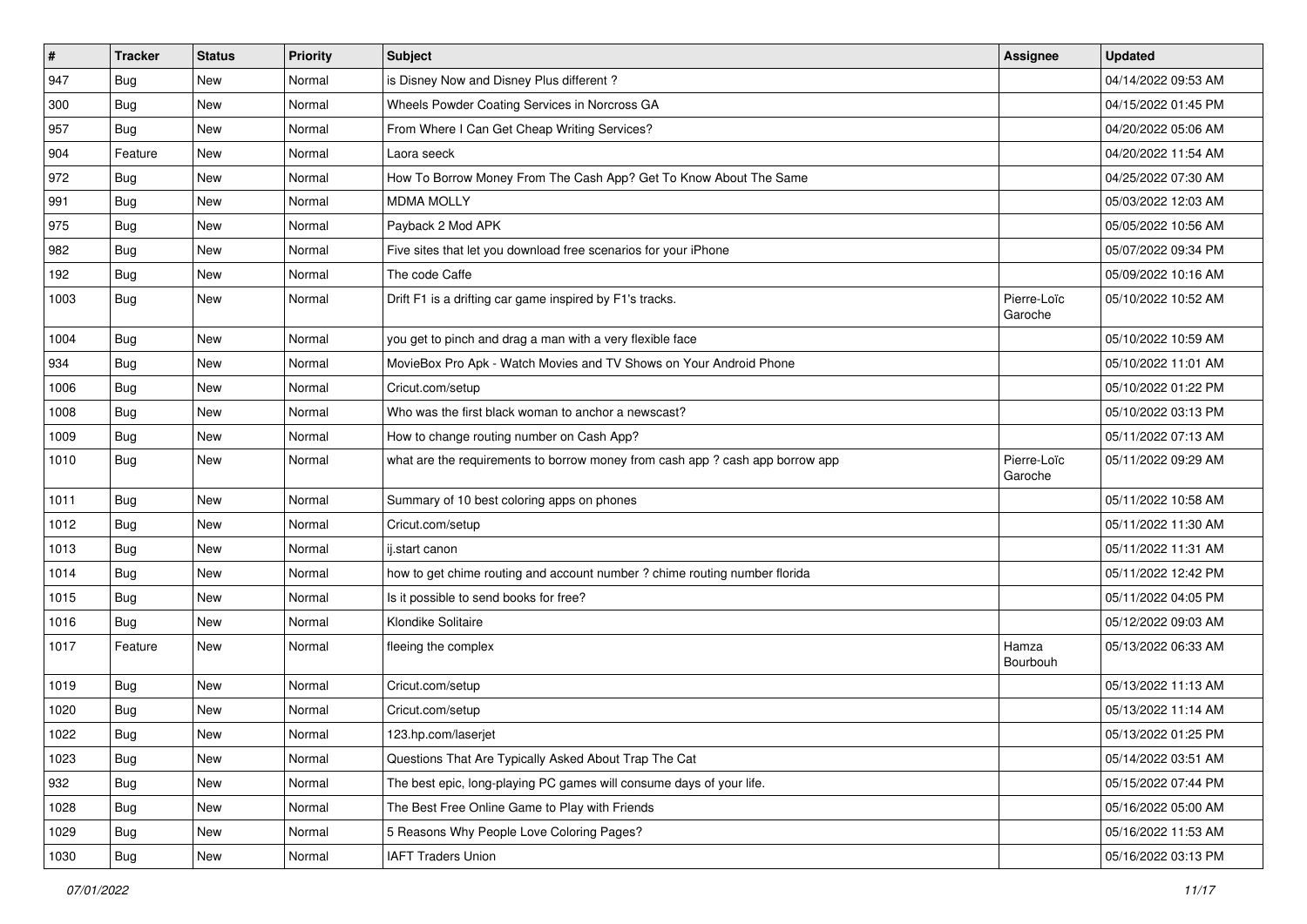| #    | <b>Tracker</b> | <b>Status</b> | Priority | <b>Subject</b>                                                           | <b>Assignee</b>        | <b>Updated</b>      |
|------|----------------|---------------|----------|--------------------------------------------------------------------------|------------------------|---------------------|
| 1031 | Bug            | <b>New</b>    | Normal   | <b>IAFT Traders Union</b>                                                |                        | 05/16/2022 03:14 PM |
| 1032 | Bug            | New           | Normal   | How To Play The Wordle Game                                              |                        | 05/17/2022 10:37 AM |
| 1033 | <b>Bug</b>     | <b>New</b>    | Normal   | The best slope 2 online games to play right now                          |                        | 05/17/2022 10:55 AM |
| 212  | Feature        | <b>New</b>    | Normal   | How good is the market for gaming mobile apps at the moment?             |                        | 05/17/2022 11:09 AM |
| 902  | Feature        | <b>New</b>    | Normal   | salo717                                                                  |                        | 05/18/2022 10:35 AM |
| 1007 | <b>Bug</b>     | New           | Normal   | "ij.start canon                                                          |                        | 05/18/2022 10:40 AM |
| 1035 | Bug            | New           | Normal   | how to relieve spam score                                                | Pierre-Loïc<br>Garoche | 05/18/2022 11:39 AM |
| 865  | Bug            | New           | Normal   | Canon IJ Printer Utility                                                 |                        | 05/18/2022 07:24 PM |
| 1036 | <b>Bug</b>     | New           | Normal   | <b>VPS Material</b>                                                      |                        | 05/18/2022 09:34 PM |
| 1037 | Feature        | <b>New</b>    | Normal   | 1p lsd                                                                   | Christophe<br>Garion   | 05/19/2022 05:25 AM |
| 905  | <b>Bug</b>     | New           | Normal   | MINI MILITIA MOD APK                                                     |                        | 05/19/2022 01:54 PM |
| 1040 | <b>Bug</b>     | New           | Normal   | thabet                                                                   |                        | 05/19/2022 08:05 PM |
| 1034 | Bug            | New           | Normal   | Download Teaching Feeling For Android                                    |                        | 05/20/2022 09:25 AM |
| 1045 | Bug            | New           | Normal   | Cricut.com/setup                                                         |                        | 05/24/2022 10:45 AM |
| 1046 | <b>Bug</b>     | New           | Normal   | 123.hp.com/laserjet                                                      |                        | 05/24/2022 10:46 AM |
| 1047 | <b>Bug</b>     | New           | Normal   | Opensea                                                                  | Corentin<br>Lauverjat  | 05/24/2022 02:32 PM |
| 1048 | Bug            | New           | Normal   | So zeigen Sie ein Instagram-Profilbild an und vergrößern es              |                        | 05/25/2022 06:56 AM |
| 1050 | Feature        | <b>New</b>    | Normal   | Best Smart Phone Repair in Delhi                                         |                        | 05/25/2022 10:33 AM |
| 1043 | <b>Bug</b>     | New           | Normal   | What Is The Right Way To Troubleshoot Cash App Transfer Failed Problems? |                        | 05/25/2022 01:16 PM |
| 1042 | Bug            | <b>New</b>    | Normal   | How to set up direct deposit on cash app?                                |                        | 05/25/2022 01:17 PM |
| 1021 | Bug            | New           | Normal   | Cricut.com/setup                                                         |                        | 05/26/2022 12:21 AM |
| 1052 | <b>Bug</b>     | New           | Normal   | Build Now GG is a new battle royale game.                                |                        | 05/26/2022 04:24 AM |
| 1053 | <b>Bug</b>     | New           | Normal   | Game Geometry Dash                                                       |                        | 05/26/2022 11:30 AM |
| 826  | Bug            | <b>New</b>    | Normal   | How to Dowload MXL TV Premium                                            |                        | 05/26/2022 03:34 PM |
| 1054 | <b>Bug</b>     | New           | Normal   | Apkmodule                                                                | Pierre-Loïc<br>Garoche | 05/26/2022 03:37 PM |
| 1044 | Bug            | <b>New</b>    | Normal   | Can I Disapprove If Random Person Sent Me Money On Cash App?             |                        | 05/26/2022 03:51 PM |
| 1039 | Bug            | New           | Normal   | How to Get Tickmill Bonuses for Free                                     |                        | 05/26/2022 05:43 PM |
| 1049 | Feature        | New           | Normal   | IT Software Company In Delhi                                             |                        | 05/27/2022 05:24 AM |
| 1038 | <b>Bug</b>     | <b>New</b>    | Normal   | How to Fix Canon Printer Offline ISsue                                   | Pierre-Loïc<br>Garoche | 05/27/2022 05:25 AM |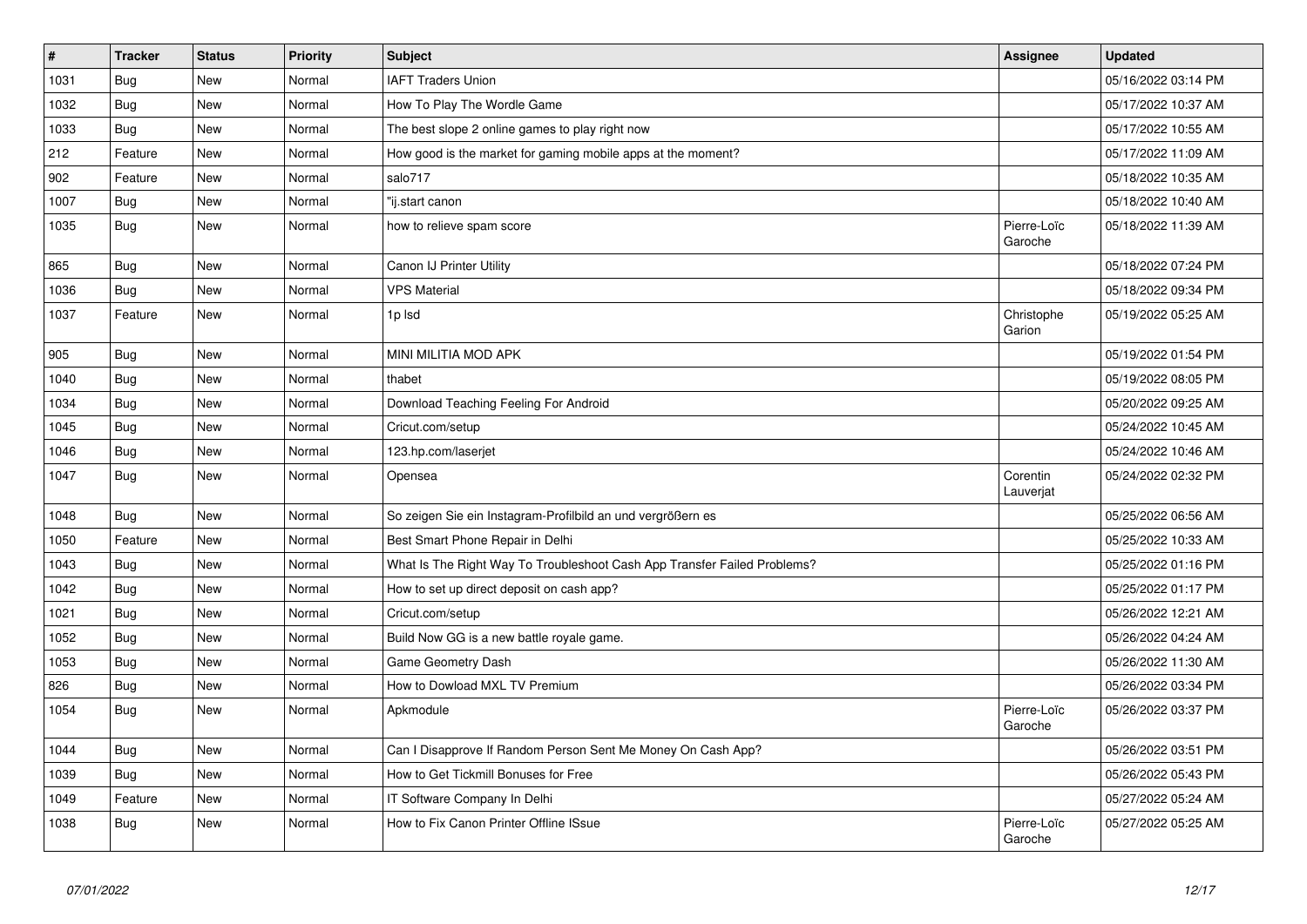| $\#$ | <b>Tracker</b> | <b>Status</b> | <b>Priority</b> | Subject                                                     | <b>Assignee</b>        | <b>Updated</b>      |
|------|----------------|---------------|-----------------|-------------------------------------------------------------|------------------------|---------------------|
| 1055 | Bug            | New           | Normal          | seo apk                                                     | Pierre-Loïc<br>Garoche | 05/27/2022 06:23 AM |
| 1041 | Bug            | New           | Normal          | Count words in Word on the computer                         |                        | 05/27/2022 02:16 PM |
| 1056 | Feature        | New           | Normal          | <b>Online Class Issues</b>                                  |                        | 05/28/2022 12:44 AM |
| 1058 | Bug            | New           | Normal          | Cricut.com/setup                                            |                        | 05/28/2022 08:28 AM |
| 1059 | <b>Bug</b>     | New           | Normal          | 123.hp.com/laserjet                                         |                        | 05/28/2022 08:29 AM |
| 1060 | <b>Bug</b>     | New           | Normal          | How to Use Panda Helper to Speed Up Your iOS                |                        | 05/28/2022 09:12 AM |
| 1061 | Bug            | New           | Normal          | Cricut.com/setup                                            |                        | 05/28/2022 12:24 PM |
| 1062 | <b>Bug</b>     | New           | Normal          | Cricut.com/setup                                            |                        | 05/28/2022 12:26 PM |
| 1063 | Bug            | New           | Normal          | 123.hp.com/laserjet                                         |                        | 05/28/2022 12:27 PM |
| 831  | <b>Bug</b>     | New           | Normal          | Build and shoot                                             |                        | 05/29/2022 04:47 PM |
| 894  | Feature        | New           | Normal          | Need phd dissertation help in UK                            |                        | 05/30/2022 12:29 PM |
| 1067 | <b>Bug</b>     | New           | Normal          | Cricut.com/setup                                            |                        | 05/31/2022 12:19 PM |
| 1068 | <b>Bug</b>     | New           | Normal          | 123.hp.com/laserjet                                         |                        | 05/31/2022 12:22 PM |
| 454  | Bug            | <b>New</b>    | Normal          | Commercial Floor Cleaning Quincy MA                         |                        | 06/02/2022 05:59 PM |
| 441  | <b>Bug</b>     | New           | Normal          | Carpet Cleaning Watertown MA                                |                        | 06/02/2022 06:00 PM |
| 1002 | <b>Bug</b>     | New           | Normal          | Chemistry Assignment Help                                   |                        | 06/04/2022 09:58 AM |
| 1074 | <b>Bug</b>     | New           | Normal          | Dissertation writing help at economical rates!              | Christophe<br>Garion   | 06/06/2022 04:48 PM |
| 1065 | Bug            | New           | Normal          | The top foreign language training game in 2022              |                        | 06/07/2022 04:05 AM |
| 1057 | Bug            | New           | Normal          | <b>CCPlay Education Edition APK</b>                         |                        | 06/07/2022 04:07 AM |
| 912  | Bug            | <b>New</b>    | Normal          | Cuphead Mobile Game Review                                  |                        | 06/09/2022 10:14 AM |
| 1070 | Feature        | <b>New</b>    | Normal          | <b>Tableau Consulting Expertise</b>                         |                        | 06/09/2022 11:50 AM |
| 1085 | Feature        | New           | Normal          | dcvghdcc asgdvgd dveduqwv ajdhvwd                           |                        | 06/09/2022 03:46 PM |
| 1084 | <b>Bug</b>     | New           | Normal          | <b>Trippie Redd</b>                                         |                        | 06/11/2022 09:05 AM |
| 1083 | Bug            | <b>New</b>    | Normal          | coin base review                                            |                        | 06/11/2022 09:13 AM |
| 1076 | <b>Bug</b>     | New           | Normal          | DedicatedHosting4u                                          |                        | 06/11/2022 09:15 AM |
| 1064 | <b>Bug</b>     | New           | Normal          | How to delete Cash App history?                             | Pierre-Loïc<br>Garoche | 06/11/2022 10:29 AM |
| 1090 | <b>Bug</b>     | New           | Normal          | Pay Someone To Do My Assignment                             |                        | 06/11/2022 03:15 PM |
| 1051 | <b>Bug</b>     | New           | Normal          | Dental Supplies USA                                         |                        | 06/11/2022 09:20 PM |
| 692  | Bug            | New           | Normal          | Esports 888b                                                |                        | 06/12/2022 10:04 AM |
| 191  | <b>Bug</b>     | New           | Normal          | <b>B2B Branding</b>                                         |                        | 06/13/2022 12:50 AM |
| 1091 | <b>Bug</b>     | New           | Normal          | Find family fun indoors and outdoors in the Jungfrau Region |                        | 06/14/2022 09:33 AM |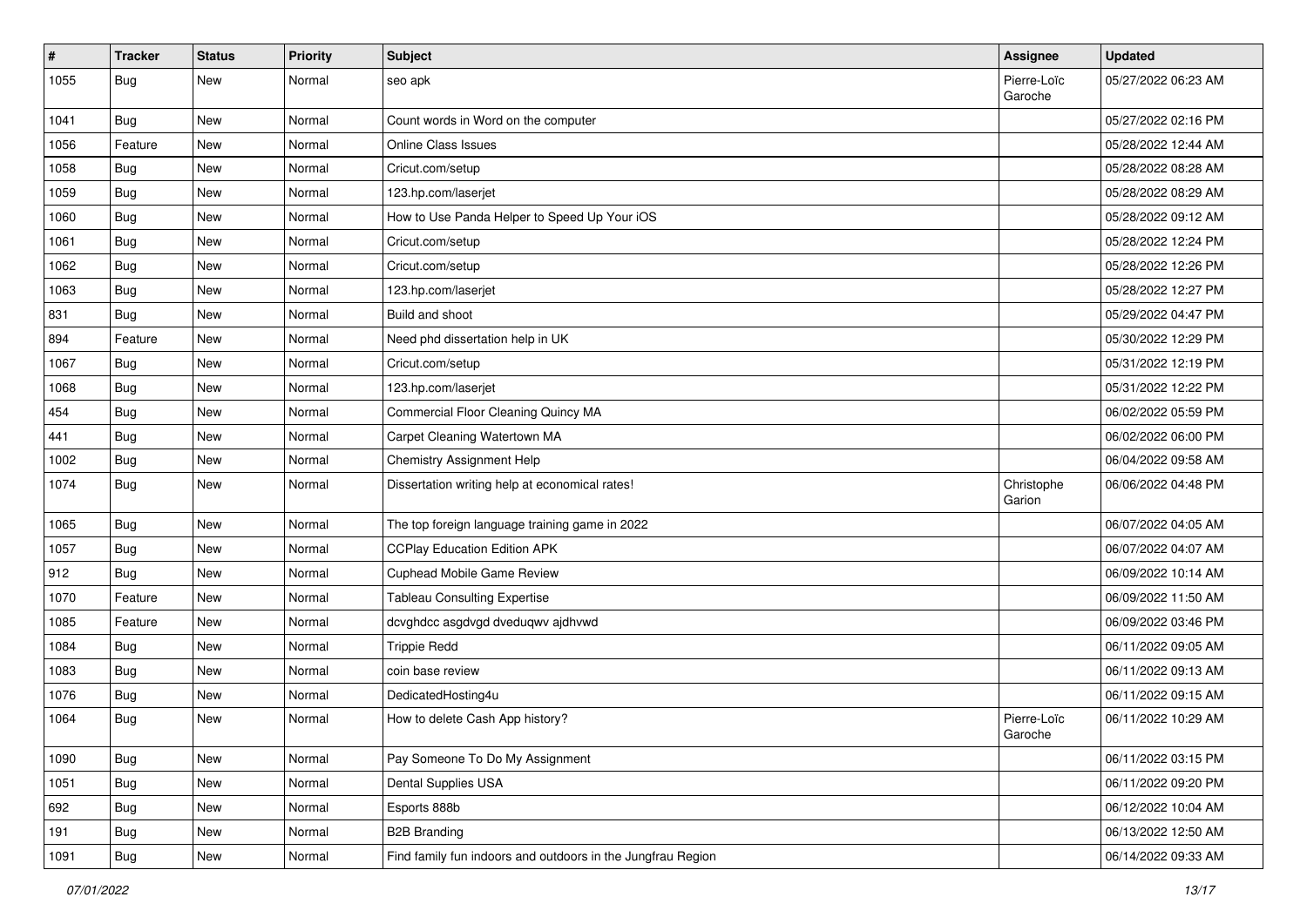| $\vert$ # | <b>Tracker</b> | <b>Status</b> | <b>Priority</b> | Subject                                                                             | <b>Assignee</b>        | <b>Updated</b>      |
|-----------|----------------|---------------|-----------------|-------------------------------------------------------------------------------------|------------------------|---------------------|
| 1093      | <b>Bug</b>     | New           | Normal          | Uniswap Exchange                                                                    | Christophe<br>Garion   | 06/14/2022 11:55 AM |
| 1094      | <b>Bug</b>     | New           | Normal          | What time does direct deposit hit Cash App?                                         |                        | 06/14/2022 03:27 PM |
| 925       | <b>Bug</b>     | New           | Normal          | tavor 7                                                                             |                        | 06/15/2022 03:45 AM |
| 1089      | Bug            | New           | Normal          | Pay Someone To Do My Assignment                                                     |                        | 06/15/2022 04:44 AM |
| 1081      | Feature        | New           | Normal          | drift boss- the best driftitng game                                                 |                        | 06/15/2022 05:56 AM |
| 1079      | Bug            | New           | Normal          | How to get cheap psychology assignment?                                             |                        | 06/15/2022 06:00 AM |
| 1082      | <b>Bug</b>     | New           | Normal          | Reset chime bank password without phone number                                      |                        | 06/15/2022 11:56 AM |
| 1080      | <b>Bug</b>     | New           | Normal          | How to use Math Wallet   Nexo wallet   CoinTiger Exchange                           |                        | 06/15/2022 11:56 AM |
| 1078      | Bug            | <b>New</b>    | Normal          | What Bank Is Cash App On Plaid? Find Clarity And Assistance                         |                        | 06/15/2022 11:56 AM |
| 949       | <b>Bug</b>     | New           | Normal          | <b>Educational Games</b>                                                            |                        | 06/15/2022 09:11 PM |
| 918       | <b>Bug</b>     | New           | Normal          | Antivirus for IOS                                                                   |                        | 06/16/2022 10:36 PM |
| 339       | <b>Bug</b>     | New           | Normal          | Upholstery Cleaning Services in Norfolk VA                                          |                        | 06/17/2022 04:36 AM |
| 176       | <b>Bug</b>     | New           | Normal          | instant loan without documents                                                      |                        | 06/18/2022 01:43 PM |
| 895       | <b>Bug</b>     | <b>New</b>    | Normal          | Cash App Scams                                                                      |                        | 06/18/2022 02:36 PM |
| 860       | <b>Bug</b>     | New           | Normal          | pokemon guide                                                                       | Pierre-Loïc<br>Garoche | 06/18/2022 08:18 PM |
| 1088      | <b>Bug</b>     | New           | Normal          | Health And Fitness Tips 2022                                                        | Pierre-Loïc<br>Garoche | 06/20/2022 06:42 AM |
| 1092      | <b>Bug</b>     | New           | Normal          | Ellison Estate Vineyard                                                             |                        | 06/20/2022 12:03 PM |
| 1113      | Bug            | New           | Normal          | Press the button to control your car                                                |                        | 06/20/2022 12:09 PM |
| 1071      | <b>Bug</b>     | New           | Normal          | Cinema HD Review - Cinemahdv2.net                                                   |                        | 06/21/2022 06:54 PM |
| 1072      | Bug            | <b>New</b>    | Normal          | ij.start canon                                                                      |                        | 06/21/2022 06:56 PM |
| 249       | <b>Bug</b>     | New           | Normal          | Steps to Activate Cash App Card in Less then 2 Minutes - Get Information            | Pierre-Loïc<br>Garoche | 06/21/2022 07:52 PM |
| 1121      | <b>Bug</b>     | New           | Normal          | LustreC do not run                                                                  |                        | 06/22/2022 08:43 AM |
| 926       | <b>Bug</b>     | New           | Normal          | tavor 7                                                                             |                        | 06/22/2022 05:08 PM |
| 562       | Bug            | New           | Normal          | Learn Basic Mahjong Rules                                                           |                        | 06/23/2022 12:48 AM |
| 313       | <b>Bug</b>     | New           | Normal          | Water Extraction Services in Virginia Beach VA                                      |                        | 06/23/2022 02:14 AM |
| 1122      | <b>Bug</b>     | New           | Normal          | Count the number of words on the Microsoft Word application in the phone            |                        | 06/23/2022 04:19 AM |
| 933       | Bug            | New           | Normal          | How Can I Watch Movies on My Mobile Phone                                           |                        | 06/24/2022 12:55 AM |
| 1123      | <b>Bug</b>     | New           | Normal          | Where To Watch FIFA World Cup 2022                                                  |                        | 06/24/2022 03:51 AM |
| 1124      | <b>Bug</b>     | New           | Normal          | Cookie clicker unblocked                                                            |                        | 06/24/2022 05:14 AM |
| 736       | <b>Bug</b>     | New           | Normal          | I Want to Edit in My Website (transfer-factor.net) Unfortunately, Unable to Edit It |                        | 06/24/2022 07:32 AM |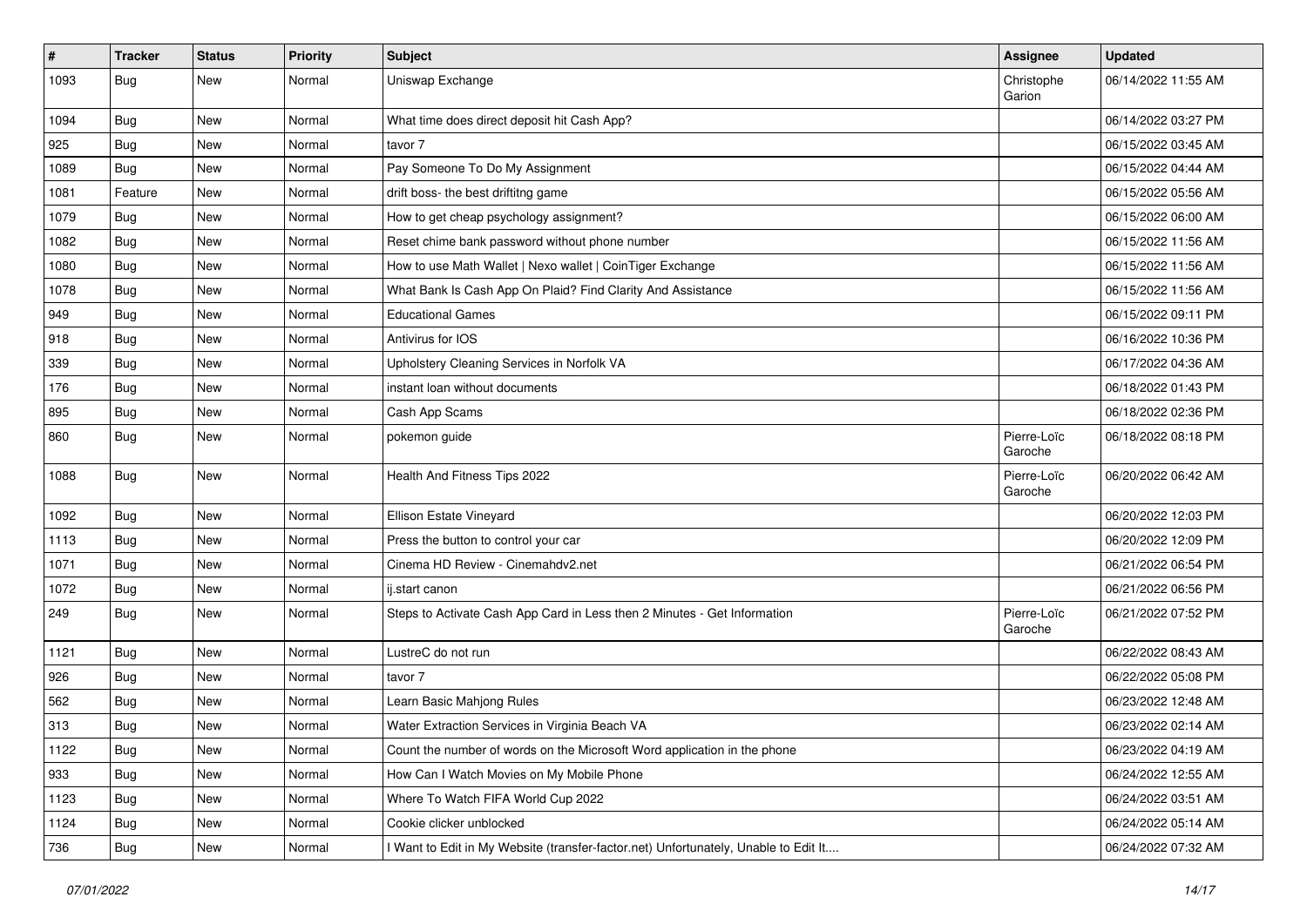| $\vert$ # | <b>Tracker</b> | <b>Status</b> | <b>Priority</b> | <b>Subject</b>                                                                 | <b>Assignee</b>        | <b>Updated</b>      |
|-----------|----------------|---------------|-----------------|--------------------------------------------------------------------------------|------------------------|---------------------|
| 1125      | <b>Bug</b>     | New           | Normal          | What is Wordscapes?                                                            |                        | 06/24/2022 09:05 AM |
| 543       | Feature        | New           | Normal          | Get tech assistance with customer support on ATT Yahoo email login issue.      |                        | 06/24/2022 05:08 PM |
| 1126      | Bug            | New           | Normal          | 1P LSD                                                                         |                        | 06/25/2022 09:36 AM |
| 641       | <b>Bug</b>     | New           | Normal          | Get Best Economics Dissertation Writing Service                                |                        | 06/25/2022 10:04 AM |
| 1027      | Bug            | New           | Normal          | Word hurdle: Viral and Fun Online Game                                         |                        | 06/25/2022 06:13 PM |
| 1026      | Bug            | New           | Normal          | New Puzzle Game for All Age - Dordle                                           |                        | 06/25/2022 06:17 PM |
| 1025      | Bug            | New           | Normal          | how to change the logo in wordpress                                            |                        | 06/25/2022 06:20 PM |
| 1024      | Bug            | New           | Normal          | How to choose the right broker                                                 |                        | 06/25/2022 06:23 PM |
| 731       | Bug            | New           | Normal          | Avail Of Cash App Customer Service If Unable To Down Cash App Mobile App?      |                        | 06/25/2022 08:36 PM |
| 979       | Bug            | <b>New</b>    | Normal          | Free Gas Cards for the Unemployed                                              |                        | 06/25/2022 09:02 PM |
| 1103      | <b>Bug</b>     | <b>New</b>    | Normal          | Idle game fix bug                                                              |                        | 06/25/2022 09:08 PM |
| 710       | Bug            | New           | Normal          | Take Necessary Assistance If You Are Unable Activate Cash App Card             |                        | 06/25/2022 09:26 PM |
| 1106      | Bug            | New           | Normal          | How Do I Get Cash App ++ Without Confronting Any Technical Glitches?           |                        | 06/25/2022 09:53 PM |
| 956       | Bug            | <b>New</b>    | Normal          | <b>FNF Free Mods Online</b>                                                    |                        | 06/25/2022 09:59 PM |
| 955       | Bug            | New           | Normal          | How Long Does Verification Take On Cash App If You Apply For The Verification? | Christophe<br>Garion   | 06/25/2022 10:50 PM |
| 742       | Bug            | <b>New</b>    | Normal          | How Long Does Cash App Support Take To Respond For A Better Support?           |                        | 06/25/2022 11:00 PM |
| 227       | Bug            | New           | Normal          | Cash App Help & Solutions - Here You Will Get Better Assistance                |                        | 06/25/2022 11:21 PM |
| 954       | Bug            | <b>New</b>    | Normal          | AZ Screen Recorder Mod                                                         |                        | 06/25/2022 11:24 PM |
| 968       | Feature        | New           | Normal          | watch nfl online free live streaming                                           |                        | 06/25/2022 11:52 PM |
| 630       | Bug            | New           | Normal          | How Can I Load Cash App Card at Walmart straight away?                         |                        | 06/26/2022 12:04 AM |
| 994       | Feature        | New           | Normal          | Cricut.com/setup                                                               |                        | 06/26/2022 02:00 AM |
| 741       | Bug            | New           | Normal          | <b>Blockchain Technology Solutions</b>                                         |                        | 06/26/2022 02:19 AM |
| 935       | <b>Bug</b>     | New           | Normal          | MovieBox Pro Apk - Watch Movies and TV Shows on Your Android Phone             |                        | 06/26/2022 04:11 AM |
| 829       | <b>Bug</b>     | <b>New</b>    | Normal          | Write My Dissertation For Me UK                                                | Pierre-Loïc<br>Garoche | 06/26/2022 04:13 AM |
| 310       | Bug            | <b>New</b>    | Normal          | Mattress Cleaning Services in Virginia Beach VA                                |                        | 06/26/2022 04:33 AM |
| 950       | <b>Bug</b>     | <b>New</b>    | Normal          | ij.start canon                                                                 |                        | 06/26/2022 04:35 AM |
| 946       | Bug            | <b>New</b>    | Normal          | What is Plex and Is Plex Legal?                                                |                        | 06/26/2022 05:23 AM |
| 198       | Bug            | <b>New</b>    | Normal          | DR. RECKEWEG R42 (HAEMOVENIN) (22ML)                                           |                        | 06/26/2022 05:31 AM |
| 990       | Bug            | <b>New</b>    | Normal          | Mushrooms                                                                      |                        | 06/26/2022 05:41 AM |
| 977       | Bug            | <b>New</b>    | Normal          | Fans of the Old Country will like this book.                                   |                        | 06/26/2022 05:54 AM |
| 728       | <b>Bug</b>     | <b>New</b>    | Normal          | Will Cash App refund money if scammed? Hitches With Optimum Ease               |                        | 06/26/2022 06:15 AM |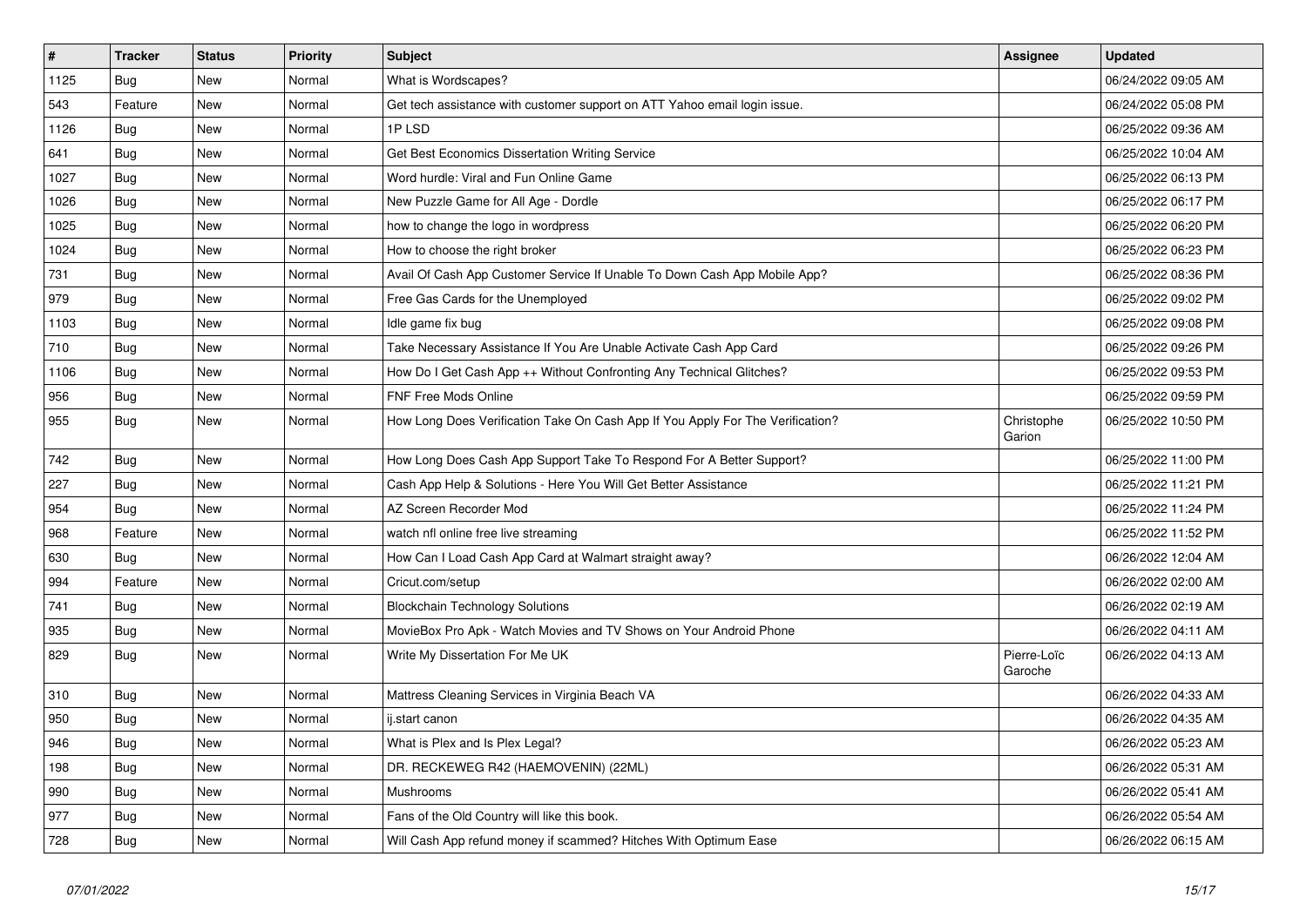| #    | <b>Tracker</b> | <b>Status</b> | <b>Priority</b> | Subject                                                                    | <b>Assignee</b>        | <b>Updated</b>      |
|------|----------------|---------------|-----------------|----------------------------------------------------------------------------|------------------------|---------------------|
| 960  | Feature        | New           | Normal          | Zooming Instagram Picture In Full HD                                       | Pierre-Loïc<br>Garoche | 06/26/2022 07:18 AM |
| 964  | <b>Bug</b>     | New           | Normal          | Can I Fix Cash App Transfer Failed Issues By Adding Sufficient Funds?      |                        | 06/26/2022 07:21 AM |
| 1102 | <b>Bug</b>     | New           | Normal          | Charlottesville Travel Guide ?                                             |                        | 06/26/2022 07:44 AM |
| 963  | Feature        | New           | Normal          | Why I am not getting cool cash app card designs- call experts              |                        | 06/26/2022 07:52 AM |
| 874  | <b>Bug</b>     | New           | Normal          | Cómo descargar Minecraft Apk                                               |                        | 06/26/2022 08:01 AM |
| 747  | <b>Bug</b>     | <b>New</b>    | Normal          | How to Install Tyflex Plus on Your Android Device                          |                        | 06/26/2022 08:16 AM |
| 984  | <b>Bug</b>     | New           | Normal          | How to disable, permanently delete Twitter account on phone, PC            |                        | 06/26/2022 08:28 AM |
| 958  | Bug            | New           | Normal          | Avail Cash app support service to know Sutton bank cash app number         |                        | 06/26/2022 08:46 AM |
| 1109 | Feature        | <b>New</b>    | Normal          | Six Guns Mod Apk Answers Your Questions                                    | Christophe<br>Garion   | 06/26/2022 09:12 AM |
| 706  | Bug            | New           | Normal          | How Can You Cancel A Cash App Payment Without Any Prior Information?       |                        | 06/26/2022 09:13 AM |
| 989  | <b>Bug</b>     | New           | Normal          | Barewoods Wax Cigar                                                        |                        | 06/26/2022 09:19 AM |
| 993  | <b>Bug</b>     | New           | Normal          | IO Games Free Online                                                       |                        | 06/26/2022 09:41 AM |
| 967  | Feature        | <b>New</b>    | Normal          | stream live nfl games free online                                          |                        | 06/26/2022 10:09 AM |
| 952  | <b>Bug</b>     | New           | Normal          | Canon IJ Network Tool                                                      |                        | 06/26/2022 10:35 AM |
| 547  | <b>Bug</b>     | New           | Normal          | Get rid of the issue of cash app down by calling experts.                  |                        | 06/26/2022 10:38 AM |
| 698  | Feature        | New           | Normal          | Connect with cash app representative to ask about cash app flip scam       |                        | 06/26/2022 11:24 AM |
| 1120 | <b>Bug</b>     | New           | Normal          | Summary of 5 best coloring apps on phones                                  |                        | 06/26/2022 11:32 AM |
| 941  | <b>Bug</b>     | New           | Normal          | is Disney Now and Disney Plus different?                                   |                        | 06/26/2022 12:10 PM |
| 749  | Bug            | New           | Normal          | The Best Bubble Shooter Game for Android                                   |                        | 06/26/2022 12:12 PM |
| 144  | Bug            | New           | Normal          | curly bob lace front wigs                                                  |                        | 06/26/2022 01:44 PM |
| 768  | <b>Bug</b>     | <b>New</b>    | Normal          | Where can you buy best jackets online?                                     |                        | 06/26/2022 01:50 PM |
| 754  | <b>Bug</b>     | New           | Normal          | Cómo descargar tonos gratis de teléfono celular                            |                        | 06/26/2022 01:56 PM |
| 961  | <b>Bug</b>     | New           | Normal          | TeaTv is an Android                                                        |                        | 06/26/2022 02:02 PM |
| 732  | Bug            | New           | Normal          | Get rectifications steps about why cash app transfer failed                |                        | 06/26/2022 03:28 PM |
| 631  | <b>Bug</b>     | New           | Normal          | How Can I Load Cash App Card at Walmart straight away?                     |                        | 06/26/2022 04:07 PM |
| 1097 | <b>Bug</b>     | <b>New</b>    | Normal          | Race and experience new life.                                              |                        | 06/26/2022 04:22 PM |
| 750  | <b>Bug</b>     | New           | Normal          | Create a Report Template                                                   |                        | 06/26/2022 04:27 PM |
| 940  | <b>Bug</b>     | New           | Normal          | What is Plex and Is Plex Legal?                                            |                        | 06/26/2022 04:50 PM |
| 535  | <b>Bug</b>     | New           | Normal          | Getting Tangled Problems When You Try To Apply For Cash App Delete Account | Christophe<br>Garion   | 06/26/2022 04:51 PM |
| 220  | Feature        | New           | Normal          | essay writing services                                                     |                        | 06/26/2022 04:55 PM |
| 1098 | Bug            | New           | Normal          | Life of a Fisherman                                                        |                        | 06/26/2022 05:16 PM |